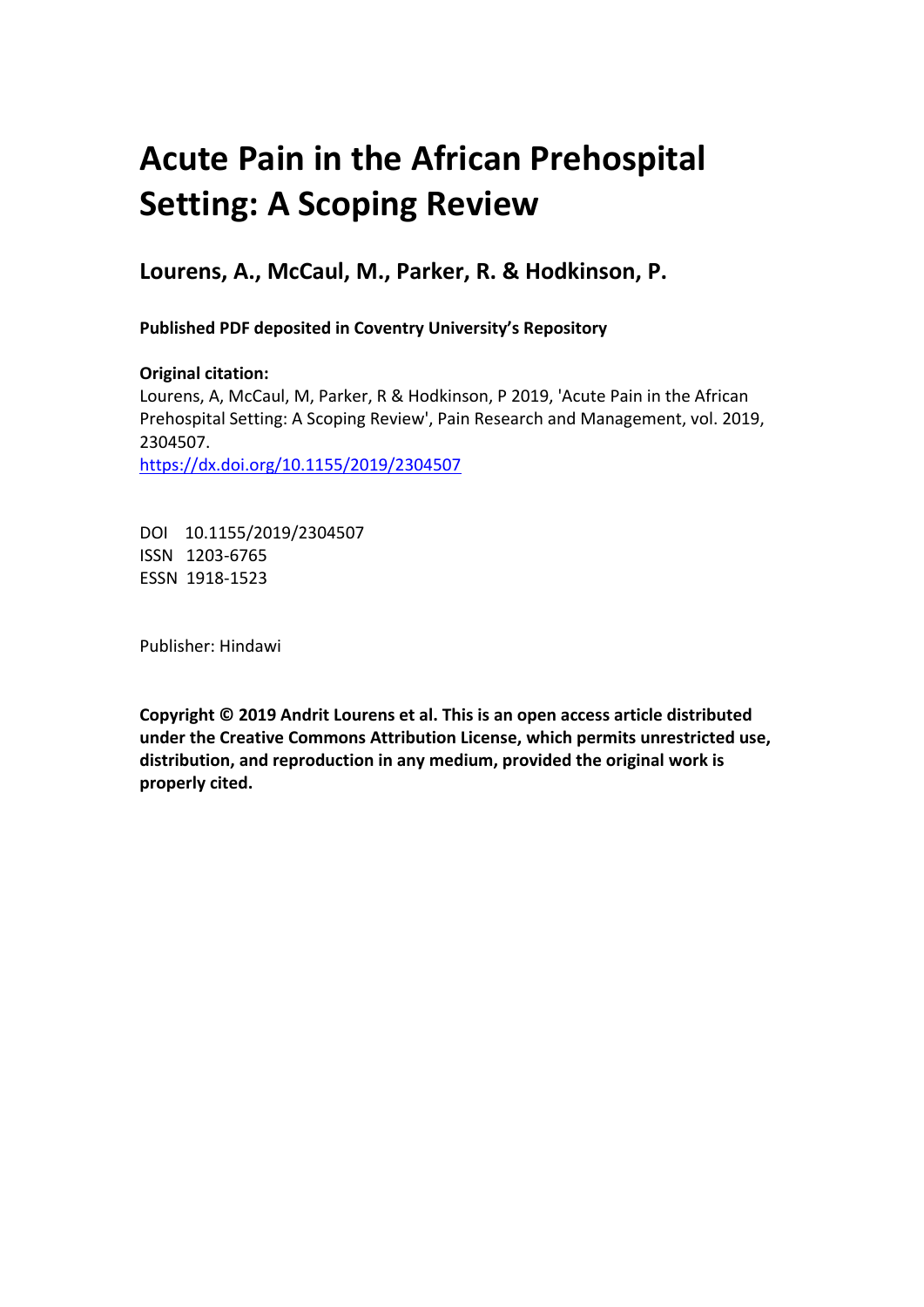

## *Review Article* **Acute Pain in the African Prehospital Setting: A Scoping Review**

### **Andrit Lourens , <sup>1</sup> Michael McCaul , <sup>2</sup> Romy Parker [,](http://orcid.org/0000-0003-4823-2487) <sup>3</sup> and Peter Hodkinson<sup>1</sup>**

*1 Division of Emergency Medicine, University of Cape Town (UCT), Cape Town, South Africa 2 Division of Epidemiology and Biostatistics, University of Stellenbosch (SU), Cape Town, South Africa 3 Department of Anaesthesia and Perioperative Medicine, University of Cape Town (UCT), Cape Town, South Africa*

Correspondence should be addressed to Andrit Lourens; [andritl@gmail.com](mailto:andritl@gmail.com)

Received 24 January 2019; Accepted 2 March 2019; Published 16 April 2019

Academic Editor: Giustino Varrassi

Copyright © 2019 Andrit Lourens et al. This is an open access article distributed under the [Creative Commons Attribution License](https://creativecommons.org/licenses/by/4.0/), which permits unrestricted use, distribution, and reproduction in any medium, provided the original work is properly cited.

*Background*. Acute pain is a common reason for seeking prehospital emergency care. Regrettably, acute pain is often underestimated and poorly managed in this setting. The scoping review was conducted to gain insight into existing research on the topic and to make recommendations for future work. *Objectives*. To identify all available evidence related to acute pain assessment and management in the African prehospital setting, describe the extent of the evidence, encapsulate findings, and identify research gaps. Methods. The scoping review considered primary and secondary research related to acute pain assessment and management of both medical and traumatic origins in all age groups in the African prehospital setting. The search strategy aimed to identify published, unpublished, and ongoing research which met the inclusion criteria. Potentially eligible studies were identified by a comprehensive search of electronic databases, trial registers, dissertation/thesis databases, grey literature databases, and conference proceedings. Screening and data extraction were conducted independently and in duplicate. *Results*. The comprehensive search identified 3823 potential studies, duplicate titles were removed, and 3358 titles/abstracts were screened. Full text of 66 potentially eligible titles was screened, 60 were excluded, and six publications met the inclusion criteria. Despite recommendations for pain assessment during general patient care, most studies reported no/limited pain assessment. In general, pain management was concluded to be insufficient and not conforming to best practice. *Conclusions*. Only six publications addressing prehospital acute pain care in Africa could be identified, possibly indicative of a knowledge gap. Future research is indicated to enable a better understanding of the epidemiology of acute pain and barriers and enablers of acute pain care and to develop evidence-based clinical practice guidelines (CPGs) catering for all EMS systems in Africa. Additionally, educational initiatives should be implemented to improve the quality of acute pain care and to monitor quality through continuous quality improvement (CQI) programs.

#### **1. Introduction**

Acute pain (on its own or along with other complaints) is a common reason for seeking emergency care (EC), in the prehospital and hospital emergency department (ED) setting. The prevalence of ED visits secondary to acute pain is between 38% and 91% [[1–6\]](#page-11-0) with prevalence in the prehospital setting, reported to range between 34% and 75% [\[7–14](#page-11-0)]. Acute pain is fundamentally a protective mechanism and fosters survival.

Being a stressor, acute pain activates various body systems with the potential to result in numerous physiological and psychological adverse effects. If unalleviated, acute pain is associated with worse patient outcomes [[15–18\]](#page-11-0), thus making pain assessment and management in the acute

setting an essential aspect of quality care [[18\]](#page-11-0). In addition, when considering the ethical and human rights concerns related to acute pain [\[17](#page-11-0), [18\]](#page-11-0), all healthcare providers (HCPs) should view it as a priority with the aim to alleviate suffering and minimising the coinciding adverse effects. Despite the high prevalence of pain in the acute setting and the associated negative effects, research highlights the poor and often insufficient assessment and management of acute pain  $[1, 8, 10, 15, 19, 20]$  $[1, 8, 10, 15, 19, 20]$  $[1, 8, 10, 15, 19, 20]$  $[1, 8, 10, 15, 19, 20]$  $[1, 8, 10, 15, 19, 20]$  $[1, 8, 10, 15, 19, 20]$ . Three main barriers have been identified as contributing factors to poor prehospital acute pain management, namely, provider perceptions and beliefs, patient-related barriers, and system barriers [[21\]](#page-11-0).

Adequate pain management in the prehospital setting is both realistic and achievable, but improvement will require an understanding of the aforementioned pain management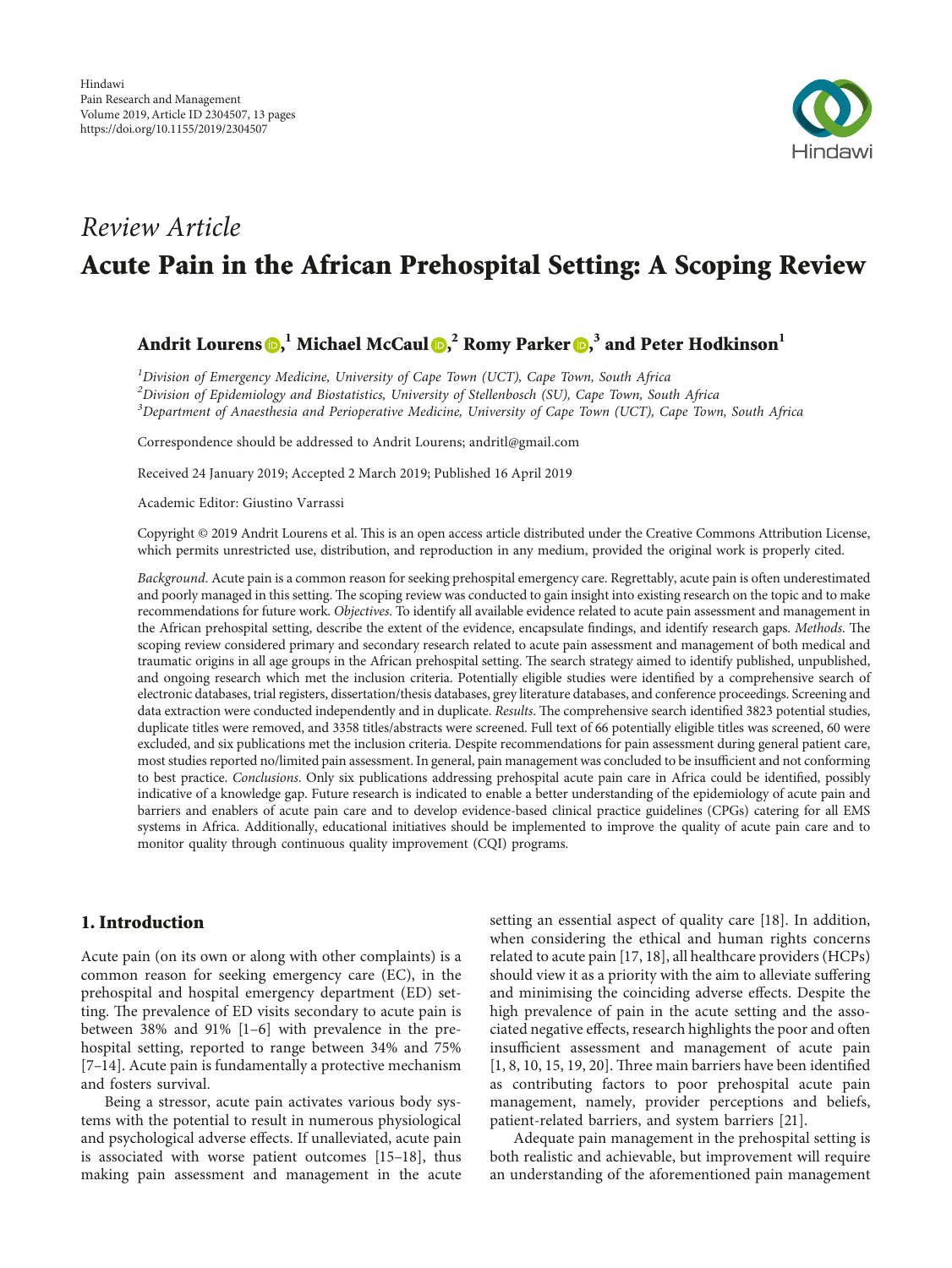barriers and limitations in emergency medical services (EMS) systems, development of pain management policies/ strategies [[21\]](#page-11-0), and investment in pain management education [\[18](#page-11-0), [21](#page-11-0)]. French et al. [\[22\]](#page-11-0) demonstrated that, after a 3 hour educational intervention, paramedics exhibited an increased understanding of the principles of pain and pain management with practitioners subsequently more likely to document the outcomes of interventions and the delivery of nonpharmacological pain management. A follow-up study six years later showed those practitioners' knowledge and

perception of pain, and pain management remained im-

proved [[23](#page-12-0)]. Knowledge and perceptions about pain should include the understanding that pain is influenced by various factors like culture, gender, age, language, context, previous experiences, level of consciousness, and cognition. [\[17\]](#page-11-0). Pain assessment and management are prejudiced by HCPs' beliefs, attitudes, and opinions of pain with studies reporting that HCPs generally underestimate pain [[15, 18,](#page-11-0) [24–27\]](#page-12-0) with the underestimation increasing with practitioner experience [\[27\]](#page-12-0). Prehospital education and levels of qualifications differ significantly from country to country, with emergency care providers (ECPs) worldwide practising according to different protocols or guidelines, scope of practice, and standard operating procedures. Levels of qualifications may vary from basic life support (BLS) practitioners with a limited scope of practice and skill set aimed at assuring basic vital functions through to advanced life support (ALS) practitioners with a broader scope of practice including more invasive skills and medications. In Africa, access to EC in the prehospital setting is very limited; nevertheless, this is a rapidly developing area as healthcare systems evolve and countries aspire to establish/develop EMS systems [[28](#page-12-0)].

Although globally, pain and pain management are wellresearched topics, given the diversity of EMS systems in Africa and the role of culture, gender, attitudes, and beliefs about pain, acute pain assessment, and management in the African prehospital setting are a pertinent area deserving indepth exploration [[28–30](#page-12-0)]. Furthermore, given that the literature reports that acute pain in the African in-hospital setting is highly prevalent and poorly managed, it is likely that acute pain in the prehospital setting is also a challenge in Africa [[24](#page-12-0), [31](#page-12-0), [32\]](#page-12-0). In low-resource settings, like most African countries, various factors have been identified which may hinder effective pain management. These include insufficient education and training of HCPs, lack of resources, and opioid analgesics and malalignment of government priorities and policies [\[33\]](#page-12-0).

The methodology behind scoping reviews allows for evaluating a broad research question with the intent to summerise research findings and to articulate what is known about a specific topic  $[34-38]$  $[34-38]$  $[34-38]$  $[34-38]$  $[34-38]$ . This review will provide insight into existing prehospital acute pain assessment and management practice and research in Africa to clinicians and policymakers and allow for making recommendations to the profession as a whole and specifically to researchers through (1) identifying and mapping the range and nature of evidence; (2) identifying research gaps in the existing literature; (3) summarising research findings; and (4) informing future research, related to acute pain assessment and management in the prehospital setting in Africa.

#### **2. Methods**

Inclusion and exclusion criteria were considered in terms of type of participants, concept, context, and sources.

#### *2.1. Inclusion/Exclusion Criteria*

2.1.1. Type of Participants. The scoping review considered research in any age group, with patients managed by ECPs, physicians, and/or nurses in the prehospital setting, in Africa. Studies relating to neonates were excluded as it is beyond the scope of the review.

*2.1.2. Concept.* The concept of interest was the assessment and management of acute pain of both traumatic and medical aetiology in the African prehospital setting.

2.1.3. Context. The context of the scoping review was the prehospital setting and only considered research conducted on the African continent. Prehospital refers specifically to care provided before or during transportation of the patient to hospital by EMS, and consequently, studies conducted in the aeromedical (helicopter and fixed-wing) setting and ground ambulance services were eligible. Studies related to interfacility transfers of critically ill and injured patients were excluded as pain assessment and management may be influenced by prior treatment and therefore should probably not be compared to pain care in the primary setting.

2.1.4. Type of Sources. The research designs considered for inclusion were primary research designs [experimental designs (randomised controlled trials and nonrandomised controlled trials), observational designs (cohort studies, case-control studies, cross-sectional studies and surveys) and qualitative designs] and secondary research designs (systematic reviews and meta-analysis and evidence-based CPGs), whereas case reports, case series, and literature reviews were excluded.

2.2. Search Strategy. The search strategy aimed to identify published, unpublished, and ongoing research. Potentially eligible studies were identified by comprehensively searching the following electronic databases up to December 2018: MEDLINE, Science Direct, Scopus, Google Scholar, EBS-COhost (Academic Search Premier, Africa Wide Information, CINHAL and Health Source: Nursing/Academic Edition), the Cochrane Central Register for Controlled Trials (CENTRAL), Web of Science (all databases), African Journals Online (AJOL), and Sabinet African Journals (African Journal Archive) (Supplementary Appendix [1](#page-11-0)). The International Guidelines Library and National Institute for Health and Care Excellence (NICE) were searched for CPGs. Searches were limited by year of publication (from 1 January 2000) but not by language.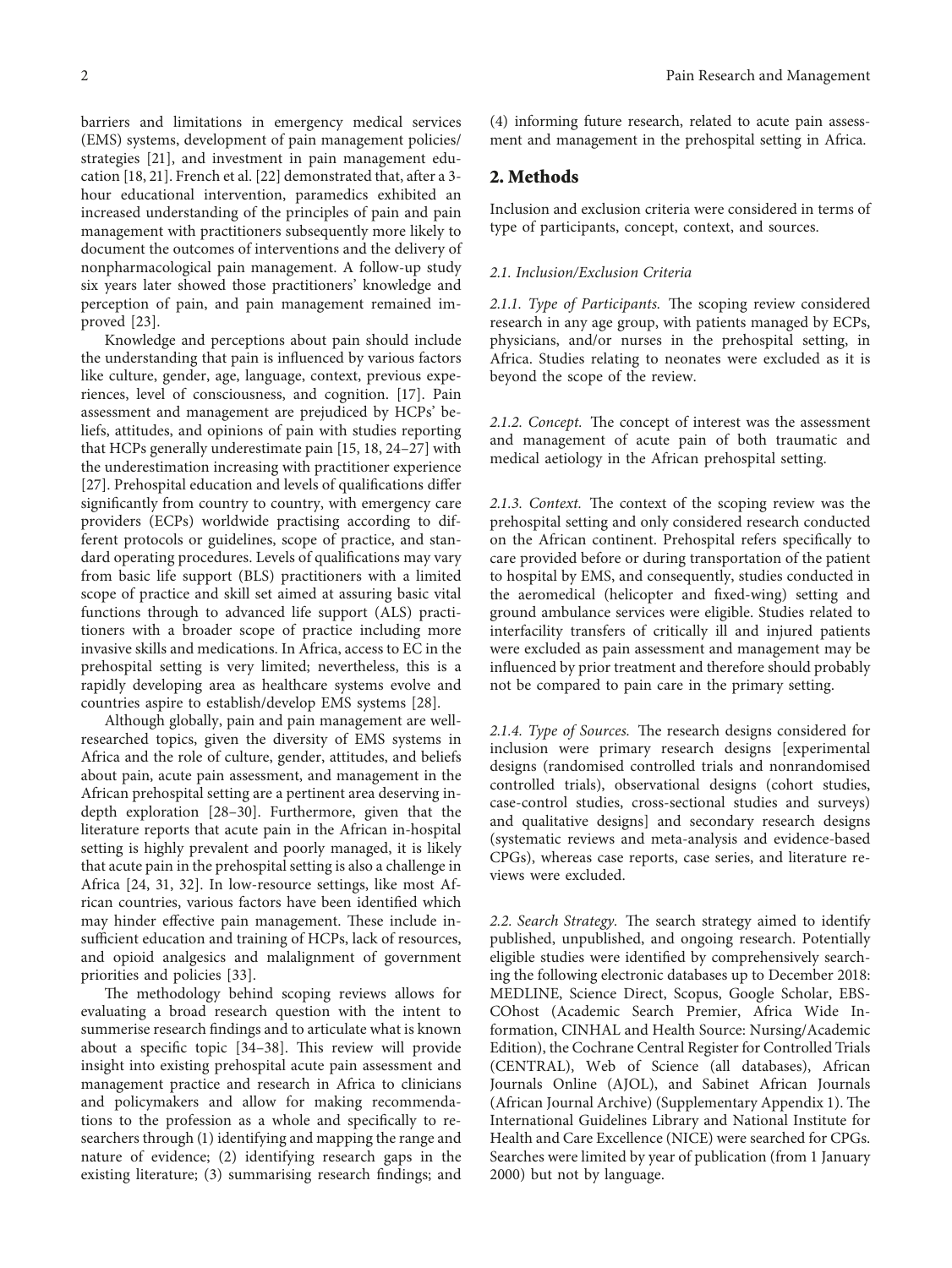The ClinicalTrials.gov register and World Health Organization (WHO) International Clinical Trials Registry Platform were searched to identify relevant protocols, ongoing studies, and unpublished studies up to 29 November 2018. The ProQuest Dissertations and Theses database and Sabinet WorldCat Dissertations were searched for potentially relevant dissertations and theses (search up to December 2018). The grey literature database was searched for potentially relevant grey literature, and the ERIC ProQuest database was searched for potentially relevant conference abstracts or proceedings. A further effort was made in August 2018 to find grey literature by contacting emergency medicine (EM) leaders and EM societies in the African region as well as searching the following databases: OpenThesis, Networked Digital Library Theses and Dissertations, Agency for Healthcare Research and Quality, WHO: Global Index Medicus, OpenUCT, Scopus (conference proceedings), and Database of African Theses and Dissertation including Research (DATAD-R). The reference lists of included studies/thesis were reviewed for eligible publications. The corresponding authors of included studies were contacted to identify additional relevant studies (published, unpublished, or ongoing).

*2.3. Selecting Eligible Studies.* Search results were imported to the Covidence online software [[39](#page-12-0)]. A two-stage process was utilised to identify eligible studies. In stage one, two reviewers (AL and MM) independently and in duplicate reviewed the search results for potentially eligible studies (titles/abstracts) using the prespecified inclusion/exclusion criteria. After concluding screening, the full-text reports of potentially relevant titles/abstracts were retrieved for final eligibility (Supplementary Appendix [2\)](#page-11-0) assessment (stage two) by the two reviewers, independent and in duplicate. Disagreements were resolved through discussion and wherever necessary mediated by a third party (RP).

*2.4. Data Extraction.* Data of the included studies were captured independently and in duplicate by two reviewers (AL and MM) on a data extraction form (Supplementary Appendix [3\)](#page-11-0). The following information was recorded: author/s, year of publication, publication type (journal article, dissertation, conference proceedings, etc), study aim/s, study design, study location (city and country), study setting, data collection method (interviews, questionnaires, patient care report (PCR) reviews, etc.), sampling strategy and sample size, type of participants [(adult or paediatric) and (trauma or medical)], medication information (class of medication, medication administered, dose administered, repeated dosages, and/or rescue analgesia), type of pain assessment, route of administration [inhaled, oral, intranasal (IN), intramuscular (IM), and intravenous (IV)], nonpharmacological management, and main results. Disagreements were resolved through discussion.

#### **3. Results**

3.1. Search Results. The comprehensive search identified 3823 potential studies. Duplicate titles (465) were removed, after which 3358 titles/abstracts were screened. Sixty-six titles/abstracts were potentially eligible with 3292 records excluded. The full-text articles of the 66 potentially eligible titles were retrieved, and eligibility criteria were applied. Sixty articles/publications were excluded and six included (Figure [1](#page-4-0)) in the scoping review.

*3.2. Characteristics of Included Studies.* Of the six included titles, four were peer-reviewed journal articles and one was a thesis dissertation. The sixth was grey literature published by the Professional Board for Emergency Care (PBEC), Health Professions Council of South Africa (HPCSA), and obtained through the authors' knowledge of the field of EC. One study utilised a mixed methods approach, three were observational descriptive research, one was an interrupted time series analysis, and the remaining were evidence-based CPGs. All six studies were written in English and published between 2012 and 2018. Five originated from South Africa (SA) and one from Rwanda (Table [1](#page-5-0)).

3.3. Key Results/Findings of Included Studies. The key features of the six included papers are synthesised in Table [2.](#page-6-0)

*3.3.1. Acute Pain Prevalence.* None of the included papers reported acute pain prevalence in the African prehospital setting. Nevertheless, in Phase 1 (quantitative phase) of the mixed methods study by Mulder [\[40\]](#page-12-0), respondents ( $n = 57$ ) to the survey indicated that 2% encountered <1 patient requiring analgesia per month, 28% encountered between 1 and 5 patients, 36% between 5 and 10, 19% between 10 and 15, 6% between 15 and 20, and 9% more than 20 patients per month.

*3.3.2. Aetiology of Acute Pain.* In the review of PCRs  $(n = 530)$ , Matthews et al. [[41\]](#page-12-0) found the following causes for initiating analgesia: soft tissue injuries including burns (*n* � 74, 14%, 95% CI: 11–17), fracture, amputations or dislocations ( $n = 132, 25\%$ , 95% CI: 21-29), stabbing or gunshot wounds (*n* � 52, 10%, 95% CI: 7–13), chest pain  $(n = 226, 42\%, 95\% \text{ CI: } 38-47)$ , and nontraumatic pain including back pain ( $n = 42$ , 8%, 95% CI: 6-11). In four cases, diagnostic notes were not recorded. Participants  $(n = 60)$  in the study by Vincent-Lambert and De Kock [\[42\]](#page-12-0) identified fractures (100%), dislocations (96.7%), burns (95%), chest pain (90%), and severe soft tissue injuries (81.7%) as conditions commonly associated with noteworthy pain and the need for analgesia.

*3.3.3. Pain Assessment (Initial and Reassessment).* Generally, pain assessment practice in the included studies was poor. Matthews et al. [[41](#page-12-0)] reported that the numeric rating scale (NRS) assessment was recorded in 111 (21%, 95% CI 18–25) cases, whereas a second NRS assessment was recorded in only 34 (6%, 95% CI 4–9) cases. In the descriptive cross-sectional study by Cox et al. [\[43\]](#page-12-0), none of the 353 paediatric burns victims had their pain management assessed using a pain scale prior to admission to the burns unit.

In phase 1 of the study by Mulder [\[40](#page-12-0)], respondents indicated that, to initiate analgesia, a comprehensive picture is required and decisions are not based on a single isolated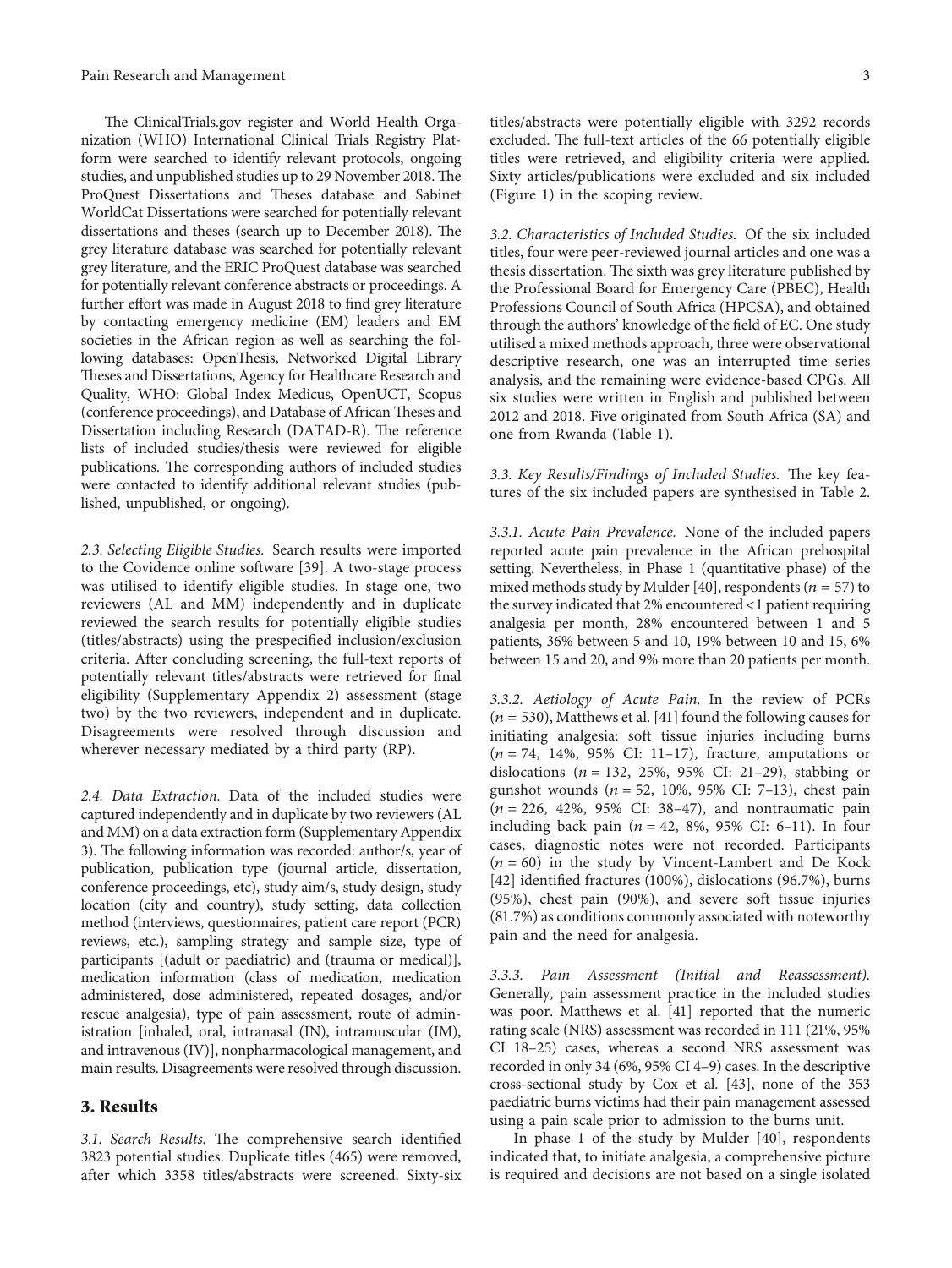<span id="page-4-0"></span>

Figure 1: Flow diagram of the study selection.

factor. Additionally, respondents (81%) reported that both a decrease in pain score and physiological changes are indications to stop pain management. In the second phase (quantitative), the patient's expression of pain was identified as the main determinant in the decision to initiate analgesia. Despite the questionnaire indicating that practitioners incorporated pain scores during pain management, most of the interviewees  $(n = 5)$  expressed that a pain score is not a good indicator for initiating analgesia. The patient's expression of comfort was deemed a good indicator for stopping analgesia, whereas the practitioner's opinion of the patient's pain in terms of the patient appearing comfortable and the patient requesting the practitioner to stop pain management was identified as factors contributing to the cessation of analgesia. Vincent-Lambert and De Kock [\[42\]](#page-12-0) stated that participants used verbalised pain relief, decreased pain score, and decreased heart rate as perceived end-points of analgesia (effective pain relief ).

The evidence-based CPGs for the South African prehospital setting by the Health Professions Council of South Africa (HPCSA) [[44](#page-12-0)] recommend the following conditions in terms of pain assessment. The description partly reproduces the wording as captured in the HPCSA CPGs [[44](#page-12-0)]:

(i) Use age-appropriate pain scales as part of general patient care

- (ii) All trauma patients should be considered candidates for pain relief
- (iii) In labour, meet the mother's pain relief expectations
- (iv) All patients who received analgesia must be reassessed every 5 minutes (using age-appropriate pain scale)
- (v) Observe patients for evidence of severe adverse effects like sedation, hypotension, hypoxia, and anaphylaxis
- (vi) Presence of severe adverse effects demonstrates the need to stop further administration
- (vii) EC courses should teach nationally standardised age-appropriate pain scales

*3.3.4. Factors Influencing Decision-Making.* Respondents to the study by Vincent-Lambert and De Kock [\[42\]](#page-12-0) indicated that the following factors were considered during the decision-making of whether to administer morphine for analgesia: level of pain being experienced, patient's desire for pain relief, practitioners' fears of adverse effects and transportation (mode, time, and conditions). During decisionmaking, interviewees in the second phase of the study by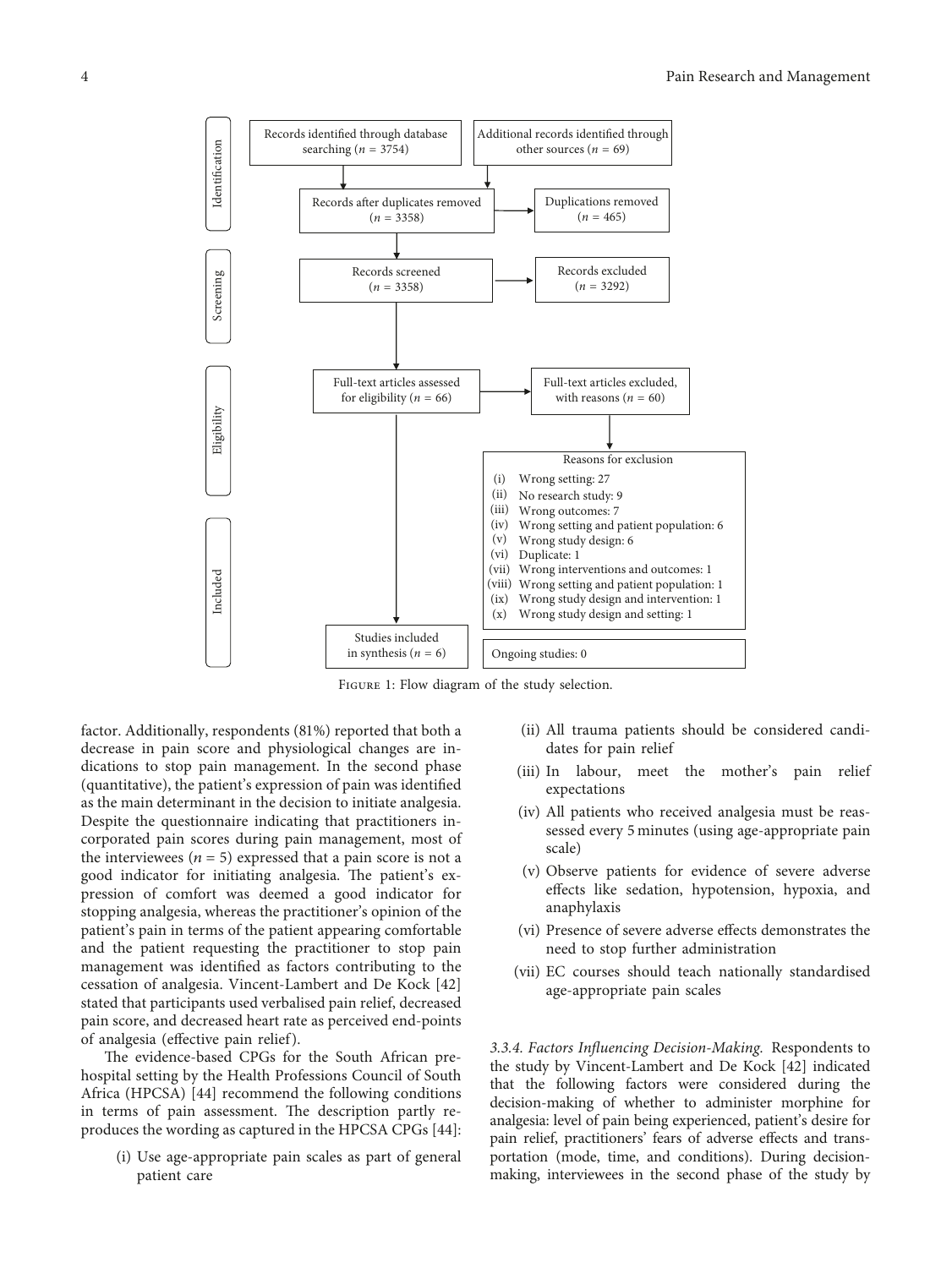| TABLE 1: Included source characteristics. |  |
|-------------------------------------------|--|
|-------------------------------------------|--|

<span id="page-5-0"></span>

| Characteristics                                            | Number $(n = 6)$ | Percentage (%) |
|------------------------------------------------------------|------------------|----------------|
| Publication year                                           |                  |                |
| 2012                                                       | 1                | 16.7           |
| 2015                                                       | 2                | 33.3           |
| 2017                                                       | 2                | 33.3           |
| 2018                                                       | 1                | 16.7           |
| Publication type                                           |                  |                |
| Journal article (peer reviewed)                            | 4                | 66.6           |
| Thesis dissertation                                        | 1                | 16.7           |
| Grey literature                                            | 1                | 16.7           |
| Countries of origin                                        |                  |                |
| South Africa                                               | 5                | 83.3           |
| Rwanda                                                     | $\mathbf 1$      | 16.7           |
| Research methods (primary and secondary research)          |                  |                |
| Mixed methods (primary research)                           |                  |                |
| Sequential exploratory                                     | 1                | 16.7           |
| Quasiexperimental (primary research)                       |                  |                |
| Interrupted time series analysis                           | 1                | 16.7           |
| Descriptive observational studies (primary research)       |                  |                |
| Cross-sectional study                                      | 1                | 16.7           |
| Survey                                                     | $\overline{2}$   | 33.3           |
| Secondary research                                         |                  |                |
| Evidence-based clinical practice guideline                 | 1                | 16.7           |
| Area of intervention (clinical, educational, policy, etc.) |                  |                |
| Clinical                                                   | 6                | 100            |
| Language of publication                                    |                  |                |
| English                                                    | 6                | 100            |

Mulder [\[40](#page-12-0)] reported mechanism of injury, the need to move the patient, factors causing emotional influences like socioeconomic status, insurance status, age, gender, and the practitioner perceiving the injury to be painful based on personal experience or looking at the injury as contributing factors. Physiological indicators, influenced by external stimuli particularly in the prehospital setting, were deemed a poor reference for decision-making unless the patient was intoxicated or altered.

*3.3.5. Nonpharmacological Management of Acute Pain.* Limited results related to the nonpharmacological management of acute pain were obtained from the included papers. For paediatric burns victims, a Burnshield® dressing was applied by EMS in 22 (6.2%) children and 251 (71.1%) children at community health centres [\[43](#page-12-0)]. HPCSA [\[46\]](#page-12-0) CPGs recommends cooling and covering burns and the immobilisation of fractures. Scott et al. [[45\]](#page-12-0) found that, after the implementation of the CQI program, there was a significant improvement in the percentage of extremity fractures splinted (pre-CQI:  $87.5\%$  ( $n = 335$ ) vs post-CQI:  $92.6\%$  $(n = 393); p = 0.019$ .

3.3.6. Pharmacological Management of Acute Pain. The main pharmacological pain management recommendation of evidence-based CPGs by the HPCSA [[44](#page-12-0)] is shown in Table [3](#page-8-0). The description in Table 3 partly reproduces the wording as captured in the HPCSA CPGs [[44](#page-12-0)].

For paediatric burns victims, parents and medical staff used paracetamol most frequently, whereas IV morphine in combination with oral paracetamol was administered if transported to burns units by ambulance [\[40\]](#page-12-0). As evident from PCRs, Matthews et al. [[41\]](#page-12-0) reported the following analgesia practices by ALS practitioners. Morphine with a median dose of 4 mg (IQR 3–6) was administered in 371 (70%, 95% CI: 66–74) cases and a total of ≥5 mg morphine administered in 278 (75%, 95% CI: 70–79) cases. One dose of morphine was administered in 268 (72.2%, 95% CI: 67–77), two doses in 86 (23%, 95% CI: 19–28), and three doses in 18 (5%, 95% CI: 3–8) cases. Coadministration of morphine with nitrates occurred in 47 (24%, 95% CI: 18–30) cases and morphine with ketamine in three (33%, 95% CI: 7–70) cases. Sublingual nitrates were administered in 197 (37%, 95% CI 33–41) cases and ketamine in nine (1.7%, 95% CI 1–3) cases [\[41\]](#page-12-0).

Fifty-one participants (85%) in the internet-based survey by Vincent-Lambert and De Kock [[42](#page-12-0)] indicated a preference for a high-dose morphine regimen (0.1 mg/kg followed by 0.05 mg/kg after 5 minutes), whereas nine participants selected a low-dose morphine regimen (0.05 mg/kg followed by 0.025 mg/kg after 5 minutes) in hemodynamically stable patients with severe pain. The most common reasons for low-dose regimen were concerns for nausea/vomiting, hypotension, respiratory depression, blunting diagnostic procedures at the ED, dose enough to dull pain to a tolerable level, and the belief that patients sometimes lie about the extent of their pain. The rationale for selecting the high-dose regimen was based on the following opinions of participants: adverse effects are more depended on the rate of medication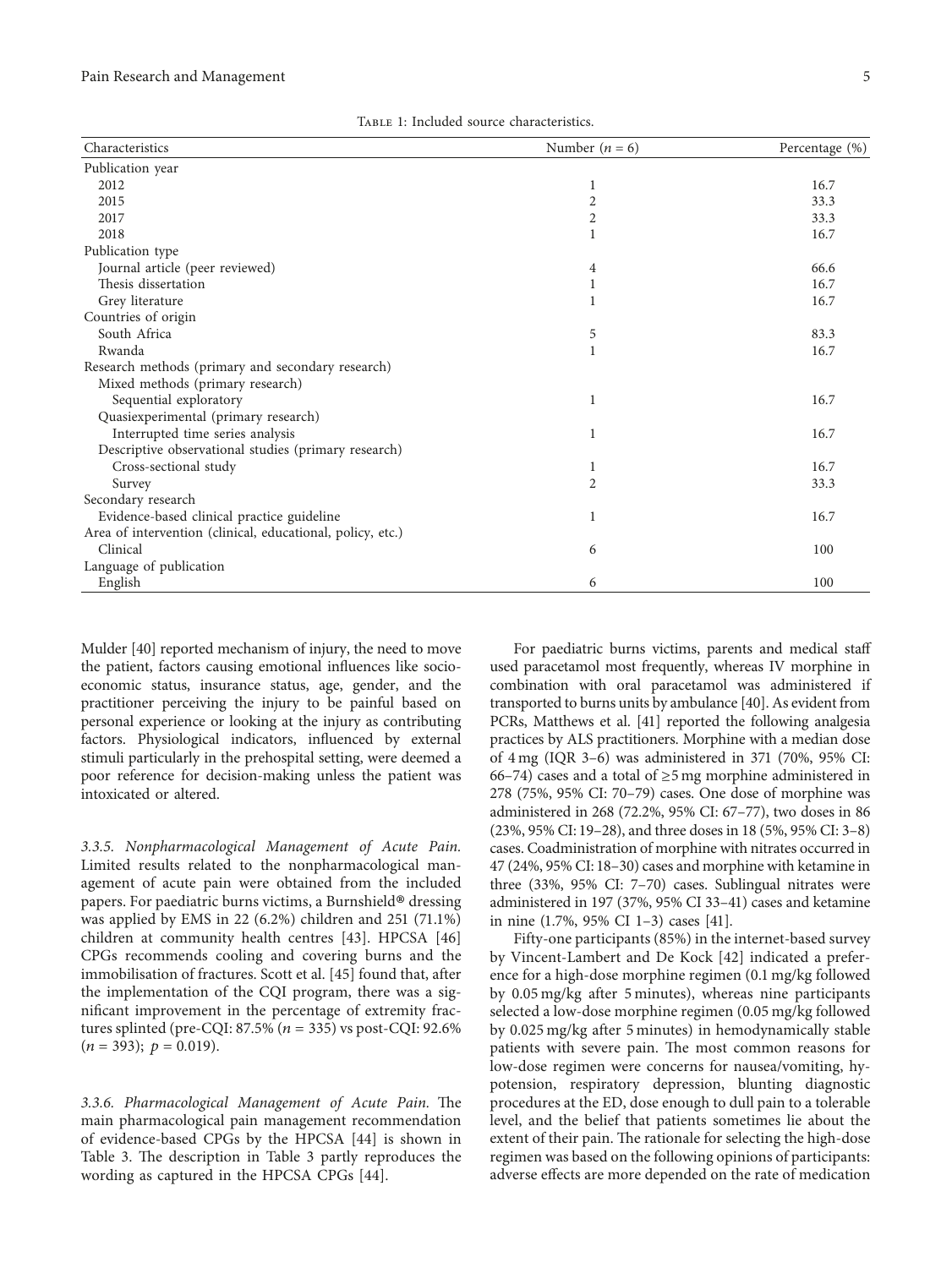| publication<br>Author(s),<br>year of             | Study design                                                  | Study aim(s)                                                                                                                                                                                                  | setting<br>Study              | collection<br>period<br>Data                              | Study sample                                                            | Pain assessment (initial<br>and reassess)                                                                                                                                                                                                                                                   | Nonpharmacological<br>management<br>Results                                                                                      | Pharmacological<br>management                                                                                                |
|--------------------------------------------------|---------------------------------------------------------------|---------------------------------------------------------------------------------------------------------------------------------------------------------------------------------------------------------------|-------------------------------|-----------------------------------------------------------|-------------------------------------------------------------------------|---------------------------------------------------------------------------------------------------------------------------------------------------------------------------------------------------------------------------------------------------------------------------------------------|----------------------------------------------------------------------------------------------------------------------------------|------------------------------------------------------------------------------------------------------------------------------|
| 2012 [40]<br>Mulder,                             | Mixed methods:<br>exploratory<br>sequential                   | To determine the factors<br>clinical decision-making<br>process made by South<br>African paramedics in<br>their management of<br>contributing to the                                                          | Africa<br>South               | September<br>$7$ June $-30$<br>2010                       | response rate<br>participants<br>(ALS), 22%<br>$N=57$                   | Phase 2: qualitative (in-depth interviews)<br>Initial: main determinant<br>Reassess: both decreased<br>physiological indicator<br>comprehensive clinical<br>initiated based on a<br>in decision-making<br>Initial: analgesia<br>around initiating<br>pain score and<br>of change<br>picture | Phase 1: quantitative (descriptive cross-sectional study)<br>Positioning and<br>splinting                                        | Morphine, ketamine,<br>voltaren, NSAIDs,<br>benzodiazepines<br>tramadol,                                                     |
|                                                  |                                                               | patients with acute<br>traumatic pain                                                                                                                                                                         |                               | 2010                                                      | participants<br>$N=5$<br>(ALS)                                          | Reassess: participants rely<br>expression of pain relief<br>rather than a numerical<br>score in the decision-<br>patient's expression<br>analgesia was the<br>on the patient's<br>(verbal) of pain<br>making process                                                                        | Not reported                                                                                                                     | ದ<br>morphine and ketamine<br>Morphine or ketamine<br>scope) or alternatively<br>(preferred when in<br>combination of        |
| et al., 2017<br>Matthews<br>$[41]$               | retrospective survey<br>Descriptive                           | To describe prehospital<br>analgesia practices in the<br>city of Cape Town<br>pharmacological                                                                                                                 | Cape Town,<br>South<br>Africa | $2013 - July$<br>August<br>2014                           | 530 PCRs (ALS<br>employees of<br>WCEMS)                                 | Initial: NRS assessed in<br>$21\% (n = 111)$ of PCRs<br>assessed in 6% $(n = 34)$<br>Reassess: $2^{\rm nd}$ NRS<br>of PCRs                                                                                                                                                                  | Not reported                                                                                                                     | Nitrates administered in<br>$(n = 278)$ , and ketamine<br>in 1.7% $(n = 9)$ of cases<br>morphine in 75%<br>$37\% (n = 197),$ |
| Lambert and<br>De Kock,<br>2015 [42]<br>Vincent- | descriptive study:<br>internet-based<br>Prospective<br>survey | guidelines and literature<br>morphine sulphate and<br>To describe the use of<br>compare paramedic<br>practices to existing                                                                                    | South<br>Africa               | One month<br>in 2015                                      | response rate<br>participants<br>$(ALS)$ , 38%<br>${\cal N}=60$         | based on decreased pain<br>Initial: not reported<br>management partly<br>Reassess: stop pain<br>score                                                                                                                                                                                       | Not reported                                                                                                                     | Morphine                                                                                                                     |
| Cox et al.,<br>2015 [43]                         | Descriptive cross-<br>sectional study                         | paediatric burns prior to<br>policy guidelines and to<br>admission to a burns<br>centre against the<br>current provincial<br>identify areas for<br>management of<br>improvement<br>To assess the<br>community | Cape Town,<br>South<br>Africa | 2012 and<br>August-<br>October<br>August<br>June-<br>2013 | paediatric burn<br>patients (aged<br>1 month to<br>$N=353$<br>14 years) | Reassess: not performed<br>Initial: not performed                                                                                                                                                                                                                                           | Cooling with water, ice<br>Burnshield® applied by<br>or cooling agents like<br>EMS in 6.2% $(n = 22)$<br>Burnshield®<br>children | tilidine, morphine, and<br>Paracetamol, NSAID,<br>ketamine                                                                   |

TABLE 2: Overview of included studies. TABLE 2: Overview of included studies.

<span id="page-6-0"></span>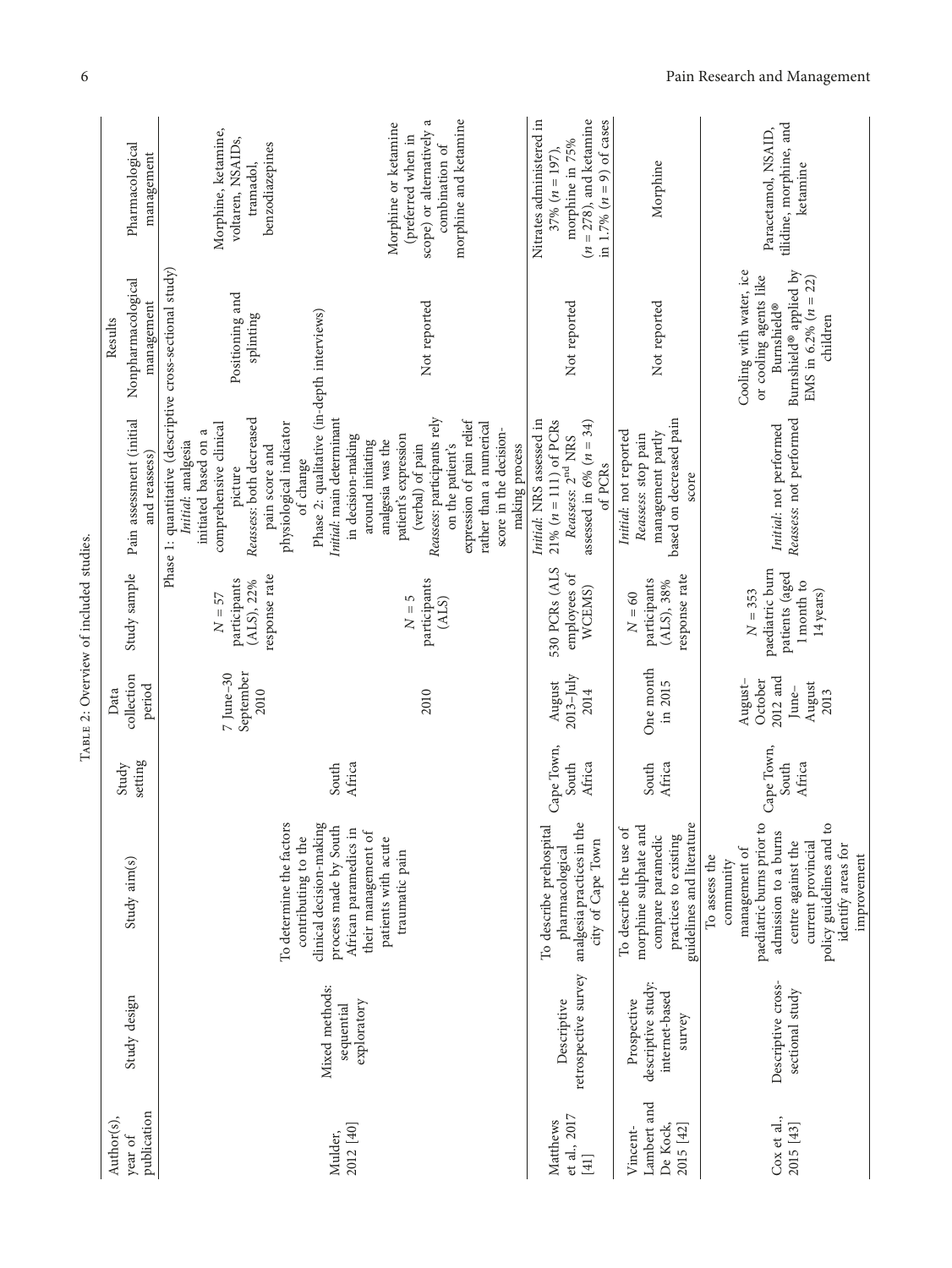|                    | Pharmacological<br>management               | analgesia: ketamine: IV,<br>Labour: inhaled nitrous<br>opioids for intermittent<br>analgesics (morphine IV<br>moderate to severe pain<br>Procedural sedation and<br>oxide or opioids (IV or<br>on the cause): sublingual<br>or fentanyl IV/IN) for<br>Burns: paracetamol or<br>if sedation inadequate,<br>Chest pain (dependent<br>incremental IV doses<br>Postresuscitation care:<br>or IV nitrates and/or<br>should be controlled<br>pain and discomfort<br>with analgesics and<br>opioids (IV or IM)<br>or procedural pain<br>NSAIDs, consider<br>Trauma: narcotic<br>sedatives<br>IM) | fentanyl, pethidine and<br>ibuprofen, diclofenac,<br>Pain management for<br>morphine, tramadol,<br>long bone fractures:<br>Acetaminophen,<br>Post-CQI: 93.6%<br>pre-CQI: 85.1%<br>$p$ value: < $0.001$<br>ketamine.<br>$(n = 335)$<br>$(n = 393)$ |  |
|--------------------|---------------------------------------------|-------------------------------------------------------------------------------------------------------------------------------------------------------------------------------------------------------------------------------------------------------------------------------------------------------------------------------------------------------------------------------------------------------------------------------------------------------------------------------------------------------------------------------------------------------------------------------------------|---------------------------------------------------------------------------------------------------------------------------------------------------------------------------------------------------------------------------------------------------|--|
|                    | Nonpharmacological<br>management<br>Results | Burns: cool and cover<br>specifically related to<br>nonpharmacological<br>Fracture: effectively<br>immobilise fracture<br>pain management<br>recommendation<br>No further<br>burns                                                                                                                                                                                                                                                                                                                                                                                                        | Splinting of long bone<br>Post-CQI: 92.6%<br>Pre-CQI: 87.5%<br>$p$ value: $0.019\,$<br>fractures:<br>$(n = 335)$<br>$(n = 393)$                                                                                                                   |  |
|                    | Pain assessment (initial<br>and reassess)   | reassess every 5 minutes<br>Observe for evidence of<br>part of general patient<br>serious adverse effects<br>Initial: assess pain as<br>Reassess: use age-<br>assessment scale,<br>appropriate pain<br>care                                                                                                                                                                                                                                                                                                                                                                               | Reassess: not reported<br>Initial: not reported                                                                                                                                                                                                   |  |
| TABLE 2: Continued | Study sample                                | 276 CPGs<br>included                                                                                                                                                                                                                                                                                                                                                                                                                                                                                                                                                                      | trauma patients<br>$N=1028$<br>>15 years                                                                                                                                                                                                          |  |
|                    | collection<br>period<br>Data                | Searching:<br>October<br>January<br>$2015 -$<br>2016                                                                                                                                                                                                                                                                                                                                                                                                                                                                                                                                      | Post-CQI:<br>2014-May<br>Pre-CQI:<br>February<br>January<br>2014<br>April<br>$2013 -$<br>2015                                                                                                                                                     |  |
|                    | setting<br>Study                            | South<br>Africa                                                                                                                                                                                                                                                                                                                                                                                                                                                                                                                                                                           | Rwanda<br>Kigali,                                                                                                                                                                                                                                 |  |
|                    | Study aim(s)                                | emergency care practice<br>South African setting, is<br>To review and update<br>contextualised to the<br>realistic, and enhances<br>emergency system, and<br>practitioners and those<br>envisioned by the draft<br>existing protocols for<br>practice and provide<br>evidence-based CPG<br>guidance to current<br>ECPs and create an<br>which provides an<br>continuity of care<br>evidence base for<br>is aligned to best<br>patient-centred,<br>throughout the<br>NECET policy                                                                                                          | To compared five quality<br>implementation of the<br>CQI programme and<br>aimed to determine the<br>immediate impact of the<br>CQI programme as wel<br>as the impact over time<br>recorded before and<br>process measures<br>after the            |  |
|                    | Study design                                | Adaptive CPG<br>design                                                                                                                                                                                                                                                                                                                                                                                                                                                                                                                                                                    | Quasi-experimental:<br>interrupted time<br>series analysis                                                                                                                                                                                        |  |
|                    | publication<br>Author(s),<br>year of        | 2018 [44]<br>HPCSA,                                                                                                                                                                                                                                                                                                                                                                                                                                                                                                                                                                       | Scott et al.,<br>2017 [45]*                                                                                                                                                                                                                       |  |

TABLE 2: Continued. ÷.  $\epsilon$  $\epsilon$ 

\*No formal prehospital care-certified programme was available, and thus, ambulances in Rwanda are manned by one driver, one anaesthesia technician, and one nurse. ALS: advanced life support; CPGs: clinical<br>practice guideli ∗No formal prehospital care-certified programme was available, and thus, ambulances in Rwanda are manned by one driver, one anaesthesia technician, and one nurse. ALS: advanced life support; CPGs: clinical practice guidelines; CQI: continuous quality improvement; ECPs: emergency care providers; EMS: emergency medical services; IM: intramuscular; IN: intranasal; IV: intravenous; NECET: National Emergency Care Education and Training; NRS: numeric rating scale.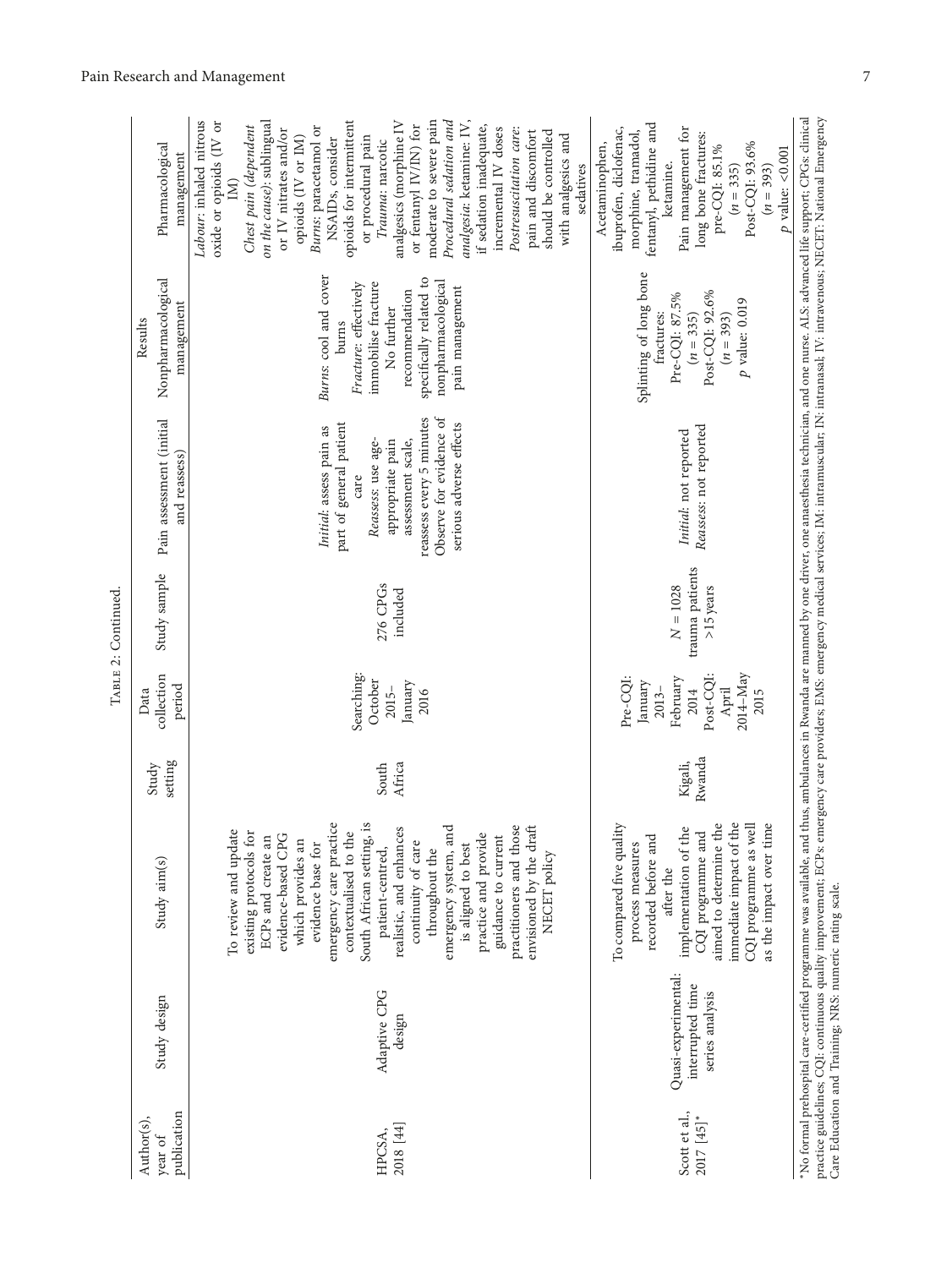<span id="page-8-0"></span>

|                  | Тавь 3: Summary of pharmacological management of pain as per |  |  |
|------------------|--------------------------------------------------------------|--|--|
| HPSCA CPGs [44]. |                                                              |  |  |

| Indication                                          | Description                                                                                                                                                                                                                                                                                                                                                                                                                                   |
|-----------------------------------------------------|-----------------------------------------------------------------------------------------------------------------------------------------------------------------------------------------------------------------------------------------------------------------------------------------------------------------------------------------------------------------------------------------------------------------------------------------------|
| Labour                                              | (i) Inhaled nitrous oxide is the<br>recommended method for pain relief<br>(ii) Practitioners need to explain that<br>medication results in moderate pain relief<br>and ensure that the patient understands<br>possible adverse effects<br>(iii) If IV or IM opioids are considered,<br>inform the patient of limited effect                                                                                                                   |
| Trauma<br>(moderate to<br>severe pain)              | (i) Morphine (IV) or fentanyl (IV or IN) is<br>recommended<br>(ii) Morphine: IV 0.1 mg/kg or fentanyl: IV/<br>IN $1.0 \mu g/kg$ (adult IN dose)<br>(iii) Paediatric IN fentanyl dose: $1.5 \mu g/kg$<br>(iv) If pain remains noteworthy, consider<br>redosing with half the initial dose                                                                                                                                                      |
| Burns                                               | (i) Appropriately manage pain<br>(ii) Administer paracetamol or NSAIDs to<br>manage pain<br>(iii) Opioids can be considered for<br>intermittent pain or pain associated with<br>procedures                                                                                                                                                                                                                                                    |
| Chest pain<br>(management<br>dependent on<br>cause) | (i) Chest pain at first contact: sublingual or<br>IV nitrates while titrating to blood pressure<br>and/or<br>(ii) Opioids titrated and used with caution to<br>limit potential interaction with antiplatelet<br>therapy                                                                                                                                                                                                                       |
| Procedural<br>sedation and<br>analgesia             | (i) Ketamine IV, IN, or IM is recommended,<br>followed by additional incremental IV doses<br>of ketamine if sedation inadequate<br>(ii) Loading dose over 30-60 sec: adults IV<br>1 mg/kg and paediatrics IV 1.5-2 mg/kg<br>(iii) If sedation is inadequate or repeated<br>dose necessary, administer additional<br>incremental doses of 0.5-1 mg/kg IV<br>(iv) Alternative to IV administration: IM 4-<br>5 mg/kg or IN (no dose stipulated) |
| Postresuscitation<br>care                           | (i) Opioids (morphine or fentanyl) and<br>sedation can be administered to control pain<br>and discomfort                                                                                                                                                                                                                                                                                                                                      |

IM: intramuscular; IN: intranasal; NSAIDs: nonsteroidal anti-inflammatory drugs; IV: intravenous.

administration than the dose; aim of relieving pain instead of merely blunting pain; pain may be harmful to patient outcomes; and if a definite pain response is present, patients will not experience adverse effects.

Scott et al. [\[45\]](#page-12-0) found that after the implementation of the CQI program, there was a significant improvement in the administration of pain control (pre-CQI:  $85.1\%$  ( $n = 335$ ) vs post-CQI: 93.6% (*n* � 393); *p* < 0*.*001) in trauma patients.

Morphine was specified as the method of analgesia in 68% of respondents in Phase 1 of Mulder's [[40](#page-12-0)] study. For practitioners with ketamine and morphine in their scope of practice, ketamine was preferred in terms of onset of action and efficacy in trauma by interviewees (Phase 2). Some practitioners deemed a combination of ketamine and

morphine more effective. In the absence of immediate lifethreatening conditions, interviewees indicated that pain management takes the highest priority and that without pain management further management may not be possible.

*3.3.7. Study Conclusions.* Cox et al. [\[43\]](#page-12-0) determined that health staff were unfamiliar with provincial burns guidelines and analgesic drug dosages; hence, the study identified pain management as one of the six major shortfalls in the implementation of provincial burns guidelines (Western Cape, SA). Matthews et al. [\[41](#page-12-0)] concluded that, in the study setting (SA), prehospital pain management is likely haphazard, ineffective, and not conforming to current best practice. Furthermore, morphine is administered at low dosages, and there was limited evidence of pain assessment using a pain scale. Multimodal pain management in the prehospital setting is restricted probably due to the limited availability of alternative medications. Finally, the study urged for continuous pain care education and the development of prehospital pain management CPGs. Much like Matthews et al. [\[41](#page-12-0)], Vincent-Lambert and De Kock [\[42\]](#page-12-0) recommend the development of pain management protocols for the SA prehospital setting and found that pain assessment using a pain score is lacking. Nevertheless, SA ALS practitioners seem to consider various vital factors during pain management decision-making. Further, the authors were concerned with the practice of administering the morphine loading dose in a measured approach likely resulting in a delayed onset or failure of pain relief. The study by Scott et al. [\[45\]](#page-12-0) demonstrated that the CQI programme significantly improved both the pharmacological and nonpharmacological management of pain and concluded that the CQI programme led to an immediate improvement in prehospital care delivered as well as an improvement over time. Mulder [[40](#page-12-0)] concluded that the approach to pain management of SA ALS practitioners indicates a dynamic thought process. Internal factors such as previous experience, personal perceptions, and opinions and external inputs like the patients' perception, pain score, physiological indicators, the mechanism of the injury, and the required interventions are factors influencing clinical decisionmaking in terms of acute traumatic pain management.

#### **4. Discussion**

From the results of the scoping review, it is evident that highquality research into prehospital acute pain assessment and management in Africa is significantly lacking. Despite extensive searches, only six papers addressing the topic could be identified. Furthermore, although Cox et al. [[43](#page-12-0)] met the eligibility criteria for inclusion in the scoping review, the study provided very limited information and insight into the assessment and management of acute pain associated with burn injuries in the prehospital setting. In comparison with the volume and range of prehospital pain research conducted in high-income regions like North America, Australasia, Europe, and the United Kingdom (UK), the shortfall in this field in Africa is irrefutable [[7–15, 18](#page-11-0)[–23, 25, 26](#page-12-0)].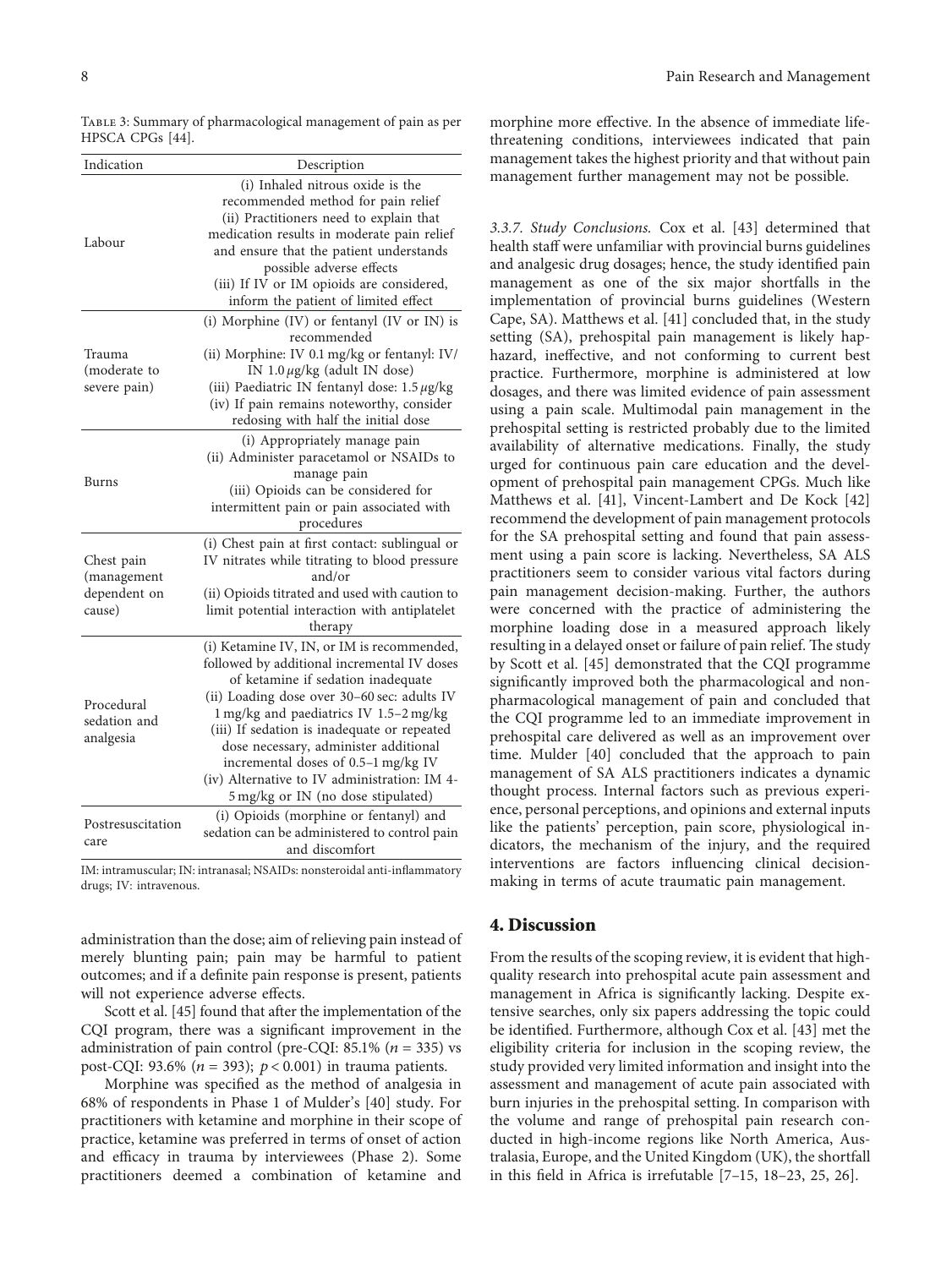*4.1. EMS Systems and Researchin Africa.* Both the WHO [\[46\]](#page-12-0) and the World Bank [[47](#page-12-0)] declared a decade ago that EMS is a fundamental part of the national health systems of lowincome and middle-income countries, and that governments and ministries of health of these countries should pay attention to and promote the development of EMS systems as well as prioritise investment. Due to the knowledge gap related to EMS systems in low- and middle-income countries, research should aim to determine the necessity for EMS systems, develop a better understanding of the conditions/diseases which may be addressed by or benefit from well-established EMS systems (for example, timesensitive conditions like acute coronary syndrome and severe trauma), and examine possible solutions to regionspecific problems [\[46, 48\]](#page-12-0). Furthermore, because EC is a neglected research area, development of and defining research priorities are problematic [\[49\]](#page-12-0) but necessary to focus and direct prehospital research.

Access to EMS in most low- and middle-income countries including the African continent is very limited [\[49–52\]](#page-12-0). According to Mould-Millman et al. [\[28\]](#page-12-0), 61.1% of African countries have no evidence of EMS systems. Less than 9% of Africans have access to an EMS system, with injury (commonly associated with acute pain) being the leading reason for EMS transportation. Forty-eight percent of systems utilised laypersons trained in first aid (tier-one) as responders and 96% medically trained (tier-two) responders of which 84% were BLS practitioners. In terms of appropriate pain management, what is of concern is that first aidtrained and BLS practitioners will predominantly manage pain with nonpharmacological methods only and to a lesser degree with pharmacological methods, which will be limited to medications such as inhaled nitrous oxide (Namibia and South Africa) [\[45, 53](#page-12-0)], other inhaled analgesics, like penthroxyflurane (SA) [\[45\]](#page-12-0), or oral analgesics like paracetamol (Ghana) [\[54\]](#page-13-0).

Despite literature describing the necessity for and importance of research for the development of EMS systems in Africa [\[47, 49\]](#page-12-0), research in Africa and particularly in the prehospital setting remains challenging in terms of research funding, research frameworks and governance, research capacity, and clear research priorities. Worldwide, the majority of research is conducted in high-income countries with the Global Forum on Health Research [\[55\]](#page-13-0) stating that the 10–90 gap, whereby <10% of health research funding is allocated to research in developing countries where more than 90% of preventable health issues occur, persists. As described above, some of these preventable health issues and the incurring burden may benefit from or be addressed by quality EMS systems [\[47, 48](#page-12-0)]. The assessment of national health research systems (NHRS) in the WHO Africa region in 2015 found that when compared to the 2003 and 2009 NHRS assessments, some countries in the African region had made advancements in developing certain functions of their NHRS. However, other countries in the region remained without NHRS [\[56\]](#page-13-0). To establish prehospital research principles for Africa, Mould-Millman et al. [\[48\]](#page-12-0) recommend including, among others, the development of methods to accurately gather data related to emergency

conditions (commonly associated with pain) in Africa, to measure the efficacy of basic prehospital EC (pain care is an essential part of EC), to develop region-specific prehospital research priorities, and to align these priorities with the global research agenda. To address the lack of research capacity, the focus should be placed on education and training to conduct quality and meaningful research [\[48\]](#page-12-0).

Considering the limited number and methodological quality of the included research, this scoping review exposes the paucity of high-quality prehospital acute pain research in Africa. Except for the evidence-based CPG, no high-level evidence in the form of RCTs or systematic reviews and meta-analysis examining pain interventions in African prehospital setting could be identified. Furthermore, it is noteworthy that none of the guidelines adapted, adopted, or contextualised for the purposes of the CPGs [\[44\]](#page-12-0) originated from Africa. Additionally, the studies contained no or very limited epidemiological data, making describing acute pain and developing an understanding of the extent of the acute pain burden in the African prehospital setting problematic. It is desirable to develop a broader understanding of how ECPs' knowledge, opinions, and behaviours influence pain care in the form of qualitative research as well as how CQI projects may improve acute pain care in the African prehospital setting.

*4.2. Acute Pain Prevalence in the Prehospital Setting.* As mentioned, none of the studies included in the scoping review investigated or reported the prevalence or any other noteworthy epidemiological characteristics of acute pain in the African prehospital setting. As previously stated, international studies indicate that acute pain in the prehospital setting is prevalent and often undertreated [\[7–11](#page-11-0), [13, 15](#page-11-0)]. If one merely considers the high trauma rate in the African region, it is reasonable to anticipant that acute pain in the African prehospital setting will be prevalent. Because pain management is a human right, for all citizens of the world [\[57, 58\]](#page-13-0), and its presence brings about unnecessary suffering, it must be emphasised, scrutinised, and addressed.

In comparison to communicable diseases (like malaria, TB, and HIV/AIDS), primary healthcare (child immunization), and basic resources like running water, pain management would seem to be a low priority in the health systems of low- and middle-income countries, with a paucity of comprehensive data on pain and pain management  $[58-60]$ .

*4.3. Acute Pain Assessment in the Prehospital Setting.* Continuous assessment of the severity of acute pain forms an integral part of acute pain management as it provides the basis for decision-making [\[15](#page-11-0), [61](#page-13-0)]; nevertheless, barriers are numerous. The subjective nature of pain, cultural, religious, and personal beliefs of patients, language barriers, lack of education and knowledge (practitioners and patients), attitudes, and practices on the part of HCPs all make pain assessment a challenge  $[15, 61-63]$  $[15, 61-63]$  $[15, 61-63]$ . Three of the studies [\[40–42\]](#page-12-0) included in the review discussed and raised concerns related to acute pain assessment as practitioners did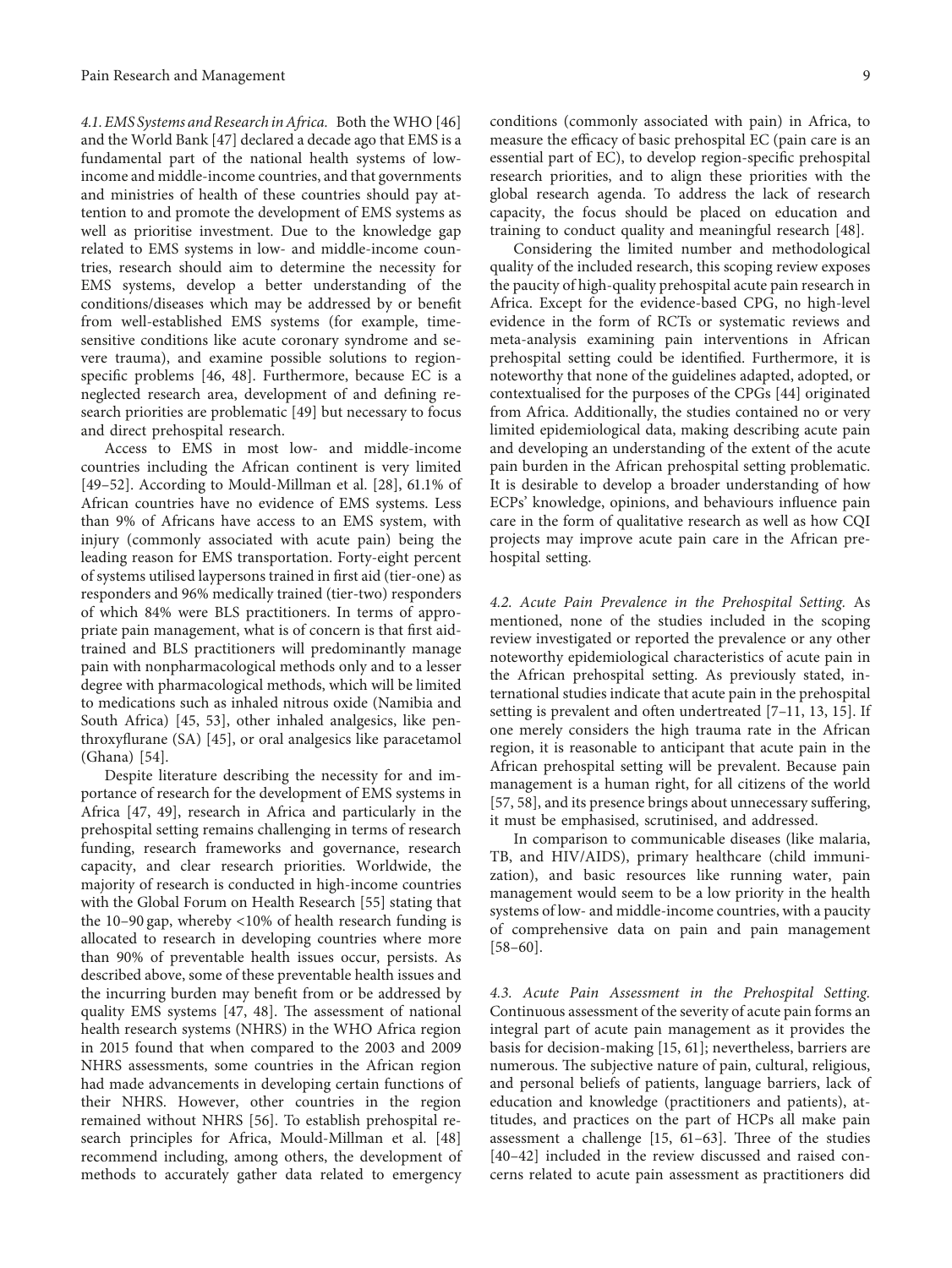not conform with best practice which requires the use of an age-appropriate pain scale with regular reassessment [\[17](#page-11-0), [44](#page-12-0), [64](#page-13-0), [65\]](#page-13-0). For a pain assessment tool to be applicable and suitable for prehospital use, it must be quick, not require equipment to record, be reproducible, and have good interpersonal and intrapersonal reliability [[25](#page-12-0)]. Self-reported pain is the most reliable indicator of pain severity and, if patients are unable to report on pain, pain behavioural tools may be used to estimate pain severity [[17,](#page-11-0) [64](#page-13-0)]. Although this scoping review identified a limited number of studies, the data show that practitioner behaviour in terms of assessing pain severity may be an area of concern needing further investigation and explanation.

Research which focuses on developing an understanding of the various challenges faced when assessing pain in the African prehospital setting is indicated. In addition, research should aim to determine pain assessment enablers and the development of pain assessment policies/strategies to guide practice and to ensure appropriate education for ECPs to facilitate effective pain assessment in the prehospital setting. Furthermore, to monitor the quality of prehospital acute pain care, EMS systems can incorporate acute pain assessment and management as clinical quality indicators and implement CQI programs to improve the quality of and accountability for prehospital pain care. The study by Scott et al. [\[45\]](#page-12-0) is indicative of the value CQI programs may have on the delivery of quality prehospital EC and acute pain care.

*4.4. Prehospital Acute Pain Management.* Mulder [[40](#page-12-0)], Matthews et al. [\[41](#page-12-0)], and Vincent-Lambert and De Kock [\[42\]](#page-12-0) reported on the use of morphine and, depending on the level of qualification, the use of ketamine in the prehospital setting. As a result of levels of ECP qualifications restricting the pharmacological scope of practice as well as logistical and cost issues related to inhaled nitrous oxide, many patients treated and transported by EMS in SA may not receive prehospital pain management. Pain management practice in the Rwandan EMS system appears to be unique as prehospital care in the study's cohort was provided by nurses and anaesthesia technicians with a broad array of pain medications (acetaminophen, ibuprofen, diclofenac, morphine, tramadol, fentanyl, pethidine, and ketamine) at their disposal [\[45\]](#page-12-0). In the rest of Africa, access to pain management in the prehospital setting would likely be more limited, due to scope of practice confines and other EMS system-related limitations. In SA, some of the limitations in the provision of pain management in the prehospital setting would likely be addressed by the recently revised evidencebased CPGs [[44](#page-12-0)]. Similar pain management frameworks relevant to the African prehospital setting, whether novel or based on international practice, are needed. Research should focus on in-depth investigation and evaluation to develop appropriate policies/strategies for pain management and practitioner education in terms of pain management. Undoubtedly, the development of the CPGs [[44\]](#page-12-0) for the South African prehospital setting demonstrates growth in the profession and will prove valuable for quality patient care. Nonetheless, considering the limited resources and the lack

of ECPs trained to a level higher than BLS in the rest of Africa, it must be questioned whether the CPGs are adaptable to other EMS systems in Africa.

Included studies provided limited evidence on nonpharmacological pain management, making it a further aspect requiring additional investigation in the African prehospital setting. The literature review by Pak et al. [\[66\]](#page-13-0) determined that evidence indicates the potential for nonpharmacological pain management choices to play a vital role and likely decrease the use of medications.

*4.5. Study Limitations.* An attempt was made to ensure that all unpublished literature on the topic of the scoping review was accessed by searching grey literature and contacting leaders in EM in Africa. Nevertheless, relevant unpublished articles or thesis dissertations may still have been missed. Despite the extended search, a very limited number of studies could be identified, and as a result, the implications for practice are limited but there are significant implications for research as the review clarifies research gaps and assists in directing focus.

The majority  $(83%)$  of the studies included in the scoping review were conducted in the South African prehospital setting; this can most likely be attributed to the immaturity or lack of EMS systems in most African countries [\[20\]](#page-11-0) as well as be an indication of the limited research capacity in Africa. As a result, the findings of the scoping review are probably a true representation of the paucity of prehospital pain research in Africa. In comparison to other African countries, SA probably possesses the most developed EMS system, employing ECPs with university-level qualifications, thus more likely to perform research.

A further drawback to the findings of the scoping review is that none of the included studies represented data on the patients' perspective of the quality of pain management (satisfaction), but then this may, as well, be attributed to the scarcity and immaturity of research in the African prehospital setting.

Scoping review methodology does not generally require the critical appraisal of the quality of the included studies [\[34, 37](#page-12-0), [38\]](#page-12-0); consequently, the quality of included studies in the scoping review was not assessed. This issue remains a critique and controversy [\[35\]](#page-12-0) in the methodology of scoping reviews and therefore deemed a limitation [\[36\]](#page-12-0) of this scoping review.

#### **5. Conclusion**

*5.1. Implications for Research.* Acute pain research in the African prehospital setting is significantly lacking, and large knowledge gaps exist. In order to fill the research gaps in the African prehospital setting and develop the profession, it is paramount that research capacity amongst members of the EC profession is built through education and training and that governments invest in the development of EMS systems and quality prehospital care.

In terms of acute pain, it is recommended that research should focus on the following pertinent areas: gathering and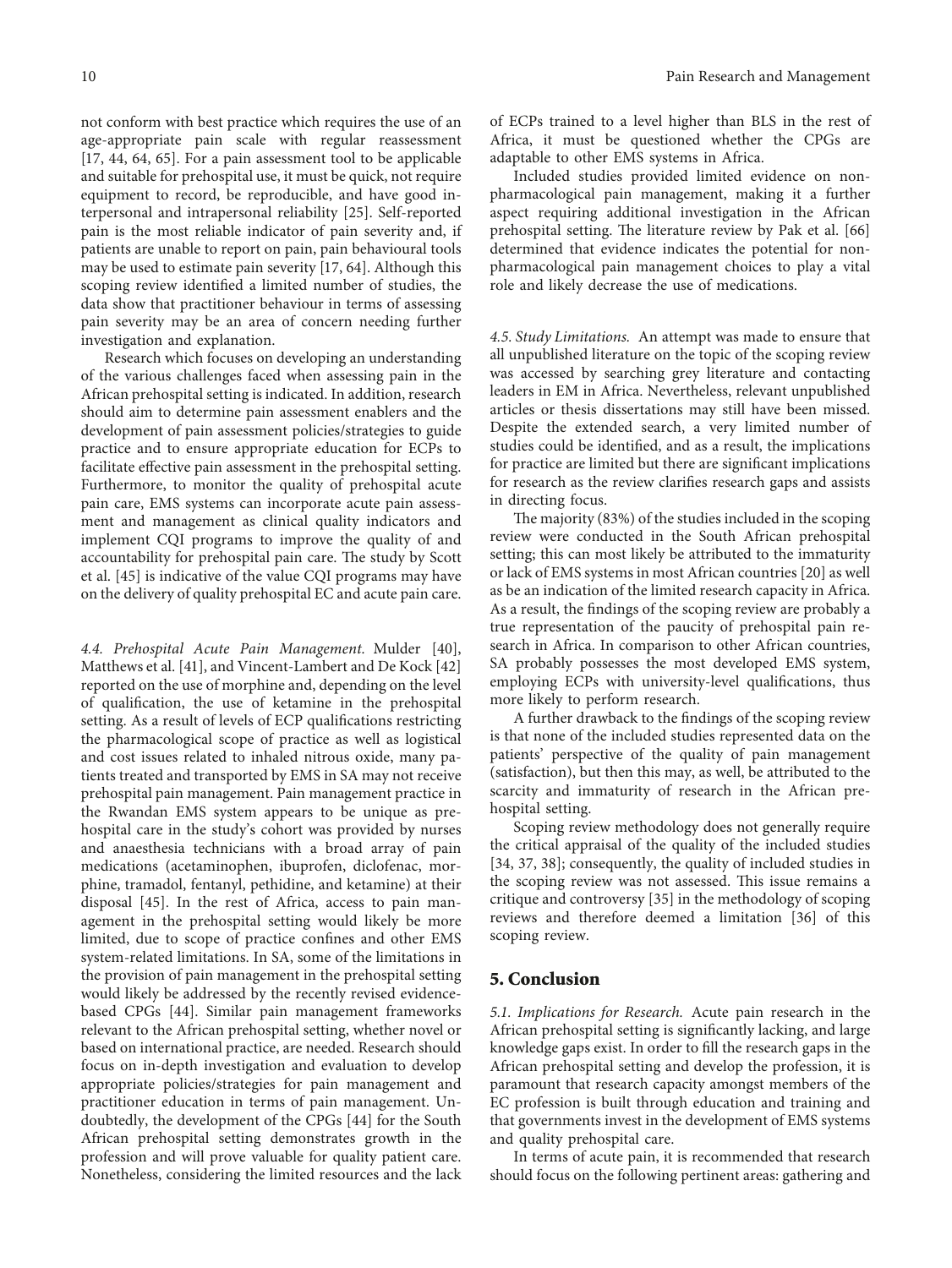<span id="page-11-0"></span>publishing epidemiology data related to acute pain in the African prehospital setting, understanding providers' practice as well as barriers to and enablers of pain assessment and management in the African prehospital setting, identifying limitations within EMS systems and limitations in scope of practice, and developing evidence-based CPGs for pain assessment and management catering for all EMS systems in Africa.

*5.2. Implications for Practice.* Due to the limited number of studies included in the scoping review, deducing implications for practice is problematic. Educational initiatives to improve the knowledge and understanding of pain assessment and management principles may prove beneficial to the quality of acute pain care. Additionally, if the scope of practice for each level of ECP qualification includes medication(s) appropriate to alleviate pain yet fitting for the level of qualification, suffering secondary to acute pain will be reduced and patient outcomes improved. Introducing pain assessment and management as EMS quality indicators will allow services to start evaluating pain care and allow for the development of CQI initiatives to advance patient care and outcomes.

#### **Conflicts of Interest**

The authors declare that there are no conflicts of interest regarding the publication of this paper.

#### **Supplementary Materials**

*[Supplementary 1.](http://downloads.hindawi.com/journals/prm/2019/2304507.f1.pdf)* Appendix 1: PubMed search strategy.

*[Supplementary 2.](http://downloads.hindawi.com/journals/prm/2019/2304507.f2.pdf)* Appendix 2: Eligibility form.

*[Supplementary 3.](http://downloads.hindawi.com/journals/prm/2019/2304507.f3.pdf)* Appendix 3: Data extraction form.

#### **References**

- [1] K. H. Todd, J. Ducharme, M. Choiniere et al., "Pain in the emergency department: results of the pain and emergency medicine initiative (PEMI) multicenter study," *Journal of Pain*, vol. 8, no. 6, pp. 460–466, 2007.
- [2] S. A. A. Berben, T. H. J. M. Meijs, R. T. M. van Dongen et al., "Pain prevalence and pain relief in trauma patients in the accident & emergency department," *Injury*, vol. 39, no. 5, pp. 578–585, 2008.
- [3] P. Mura, E. Serra, F. Marinangeli et al., "Prospective study on prevalence, intensity, type, and therapy of acute pain in a second-level urban emergency department," *Journal of Pain Research*, vol. 10, pp. 2781–2788, 2017.
- [4] J. Gregory and L. Mcgowan, "An examination of the prevalence of acute pain for hospitalised adult patients: a systematic review," *Journal of Clinical Nursing*, vol. 25, no. 5-6, pp. 583–598, 2016.
- [5] W. H. Cordell, K. K. Keene, B. K. Giles, J. B. Jones, J. H. Jones, and E. J. Brizendine, "The high prevalence of pain in emergency medical care," *American Journal of Emergency Medicine*, vol. 20, no. 3, pp. 165–169, 2002.
- [6] V. Damico, L. Murano, F. Cazzaniga, and A. Dal Molin, "Pain prevalence, severity, assessment and management in hospitalized adult patients: a result of a multicenter cross sectional
- [7] S. McLean, R. Maio, and R. Domeier, "The epidemiology of pain in the prehospital setting," *Prehospital Emergency Care*, vol. 6, no. 4, pp. 402–405, 2002.
- [8] A. Murphy, S. McCoy, K O'Reilly et al., "A prevalence and management study of acute pain in children attending emergency departments by ambulance," *Prehospital Emergency Care*, vol. 20, no. 1, pp. 52–58, 2016.
- [9] M. Galinski, N. Picco, B. Hennequin et al., "Out-of-hospital emergency medicine in pediatric patients: prevalence and management of pain," *American Journal of Emergency Medicine*, vol. 29, no. 9, pp. 1062–1066, 2011.
- [10] M. Galinski, M. Ruscev, G. Gonzalez et al., "Prevalence and management of acute pain in prehospital emergency medicine," *Prehospital Emergency Care*, vol. 14, no. 3, pp. 334–339, 2010.
- [11] P. A. Jennings, P. Cameron, and S. Bernard, "Epidemiology of prehospital pain: an opportunity for improvement," *Emergency Medicine Journal*, vol. 28, no. 6, pp. 530-531, 2011.
- [12] F. Marinangeli, C. Narducci, M. L. Ursini et al., "Acute pain and availability of analgesia in the prehospital emergency setting in Italy: a problem to be solved," *Pain Practice*, vol. 9, no. 4, pp. 282–288, 2009.
- [13] K. D. Friesgaard, I. S. Riddervold, H. Kirkegaard, E. F. Christensen, and L. Nikolajsen, "Acute pain in the prehospital setting: a register-based study of 41.241 patients," *Scandinavian Journal of Trauma, Resuscitation and Emergency Medicine*, vol. 26, no. 1, pp. 1–10, 2018.
- [14] S. A. A. Berben, L. Schoonhoven, T. H. J. M. Meijs, A. B. Van Vugt, and P. M. Van Grunsven, "Prevalence and relief of pain in trauma patients in emergency medical services," *Clinical Journal of Pain*, vol. 27, no. 7, pp. 587–592, 2011.
- [15] M. Iqbal, P. A. Spaight, and A. N. Siriwardena, "Patients' and emergency clinicians' perceptions of improving pre-hospital pain management: a qualitative study," *Emergency Medicine Journal*, vol. 30, no. 3, p. e18, 2013.
- [16] C. R. Chapman, R. P. Tuckett, and C. W. Song, "Pain and stress in a systems perspective: reciprocal neural, endocrine, and immune interactions," *Journal of Pain*, vol. 9, no. 2, pp. 122–145, 2008.
- [17] N. Wells, C. Pasero, and M. McCaffery, "Improving the quality of care through pain assessment and management," in *Patient Safety and Quality: An Evidence-ased Handbook for Nurses*, Vol. 1, pp. 469–486, Agency for Healthcare Research and Quality, Rockville, MA, USA, 2004.
- [18] B. Lord, "Pain management: can education make a difference?," *Australasian Journal of Paramedicine*, vol. 1, no. 3, pp. 1-2, 2003.
- [19] E. Albrecht, P. Taffe, B. Yersin, P. Schoettker, I. Decosterd, and O. Hugli, "Undertreatment of acute pain (oligoanalgesia) and medical practice variation in prehospital analgesia of adult trauma patients: a 10 yr retrospective study," *British Journal of Anaesthesia*, vol. 110, no. 1, pp. 96–106, 2013.
- [20] J. G. McManus and D. R. Sallee, "Pain management in the prehospital environment," *Emergency Medicine Clinics of North America*, vol. 23, no. 2, pp. 415–431, 2005.
- [21] H. Hennes and M. K. Kim, "Prehospital pain management: current status and future direction," *Clinical Pediatric Emergency Medicine*, vol. 7, no. 1, pp. 25–30, 2006.
- [22] S. C. French, N. P. Salama, S. Baqai, S. Raslavicus, J. Ramaker, and S. B. Chan, "Effects of an educational intervention on prehospital pain management," *Prehospital Emergency Care*, vol. 10, no. 1, pp. 71–76, 2006.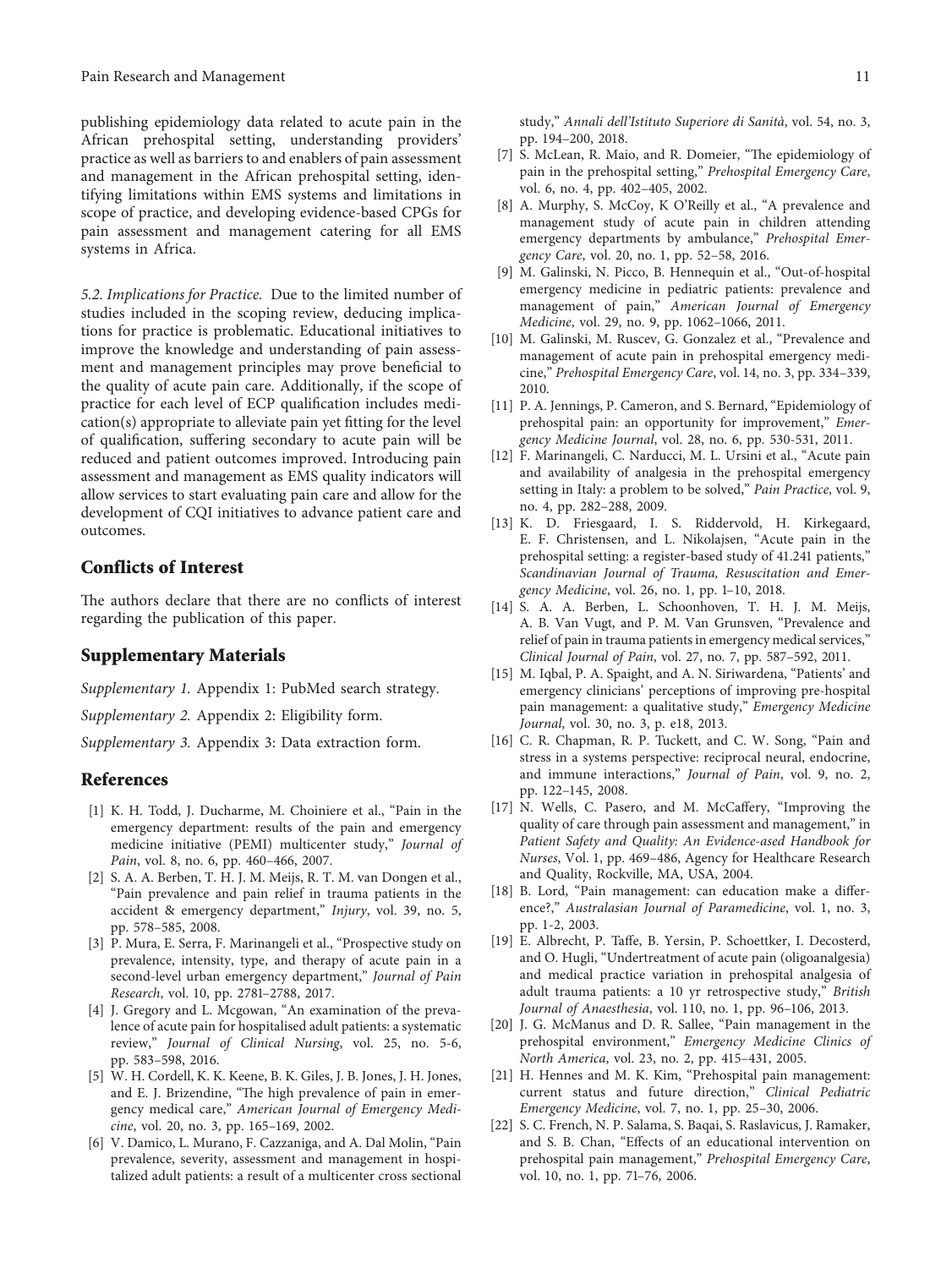- <span id="page-12-0"></span>[23] S. French, S. Chan, and J. Ramaker, "Education on prehospital pain management: a follow-up study," *Western Journal of Emergency Medicine*, vol. 14, no. 2, pp. 96–102, 2013.
- [24] T. Seers, S. Derry, K. Seers, and R. A. Moore, "Professionals underestimate patients' pain," *Pain*, vol. 159, no. 5, pp. 811–818, 2018.
- [25] P. A. Jennings, P. Cameron, and S. Bernard, "Measuring acute pain in the prehospital setting," *Emergency Medicine Journal*, vol. 26, no. 8, pp. 552–555, 2009.
- [26] T. J. Luger, W. Lederer, M. Gassner, A. Löckinger, H. Ulmer, and I. H. Lorenz, "Acute pain is underassessed in out-ofhospital emergencies," *Academic Emergency Medicine*, vol. 10, no. 6, pp. 627–632, 2003.
- [27] P. Solomon, "Congruence between health professionals' and patients' pain ratings: a review of the literature," *Scandinavian Journal of Caring Sciences*, vol. 15, no. 2, pp. 174–180, 2001.
- [28] N.-K. Mould-Millman, J. M. Dixon, N. Sefa et al., "The state of emergency medical services (EMS) systems in Africa," *Prehospital and Disaster Medicine*, vol. 32, no. 3, pp. 273–283, 2017.
- [29] S. Peacock and S. Patel, "Cultural influences on pain," *Reviews in Pain*, vol. 1, no. 2, pp. 6–9, 2008.
- [30] N. Nortjé and R. Albertyn, "The cultural language of pain: a South African study," *South African Family Practice*, vol. 57, no. 1, pp. 24–27, 2015.
- [31] K. T. L. Huang, C. Owino, G. P. Gramelspacher et al., "Prevalence and correlates of pain and pain treatment in a western Kenya referral hospital," *Journal of Palliative Medicine*, vol. 16, no. 10, pp. 1260–1267, 2013.
- [32] J. W. Mate, "Prevalence, severity and initial management of pain among children admitted in Kenyatta national hospital general paediatric wards," University of Nairobi, Nairobi, Kenya, Dissertation, 2014.
- [33] E. Ogboli-Nwasor and B. Hogans, *Fact Sheet 8: Pain Education in Low-Resource Countries*, International Association of the Study of Pain, Washington, DC, USA, 2018, [http://s3.](http://s3.amazonaws.com/rdcms-iasp/files/production/public/globalyear/8_Pain_Education_in_Low_Resource_Countries_English_FINAL.pdf) [amazonaws.com/rdcms-iasp/files/production/public/globalyear/](http://s3.amazonaws.com/rdcms-iasp/files/production/public/globalyear/8_Pain_Education_in_Low_Resource_Countries_English_FINAL.pdf) [8\\_Pain\\_Education\\_in\\_Low\\_Resource\\_Countries\\_English\\_](http://s3.amazonaws.com/rdcms-iasp/files/production/public/globalyear/8_Pain_Education_in_Low_Resource_Countries_English_FINAL.pdf) [FINAL.pdf.](http://s3.amazonaws.com/rdcms-iasp/files/production/public/globalyear/8_Pain_Education_in_Low_Resource_Countries_English_FINAL.pdf)
- [34] H. Arksey and L. O'Malley, "Scoping studies: towards a methodological framework," *International Journal of Social Research Methodology*, vol. 8, no. 1, pp. 19–32, 2005.
- [35] The Joanna Briggs Institute, *Joanna Briggs Institute Reviewers' Manual: 2015 edition/Supplement*, Joanna Briggs Institute, Adelaide, Australia, 2015, [http://joannabriggs.org/assets/](http://joannabriggs.org/assets/docs/sumari/Reviewers-Manual_Methodology-for-JBI-Scoping-Reviews_2015_v2.pdf) [docs/sumari/Reviewers-Manual\\_Methodology-for-JBI-Scoping-](http://joannabriggs.org/assets/docs/sumari/Reviewers-Manual_Methodology-for-JBI-Scoping-Reviews_2015_v2.pdf)[Reviews\\_2015\\_v2.pdf.](http://joannabriggs.org/assets/docs/sumari/Reviewers-Manual_Methodology-for-JBI-Scoping-Reviews_2015_v2.pdf)
- [36] J. Peterson, P. F. Pearce, L. A. Ferguson, and C. A. Langford, "Understanding scoping reviews," *Journal of the American Association of Nurse Practitioners*, vol. 29, no. 1, pp. 12–16, 2017.
- [37] M. T. Pham, A. Rajić, J. D. Greig, J. M. Sargeant, A. Papadopoulos, and S. A. McEwen, "A scoping review of scoping reviews: advancing the approach and enhancing the consistency," *Research Synthesis Methods*, vol. 5, no. 4, pp. 371–385, 2014.
- [38] M. D. J. Peters, C. M. Godfrey, H. Khalil, P. McInerney, D. Parker, and C. B. Soares, "Guidance for conducting systematic scoping reviews," *International Journal of Evidence-Based Healthcare*, vol. 13, no. 3, pp. 141–146, 2015.
- [39] Veritas Health Innovation, *Covidence Systematic Review Software*, Veritas Health Innovation, Melbourne, Australia, 2017,<http://www.covidence.org>.
- [40] R. K. Mulder, *Clinical Decision Making By South African Paramedics in the Management of Acute Traumatic Pain*, Durban University of Technology, Durban, South Africa, 2012, [http://openscholar.dut.ac.za/bitstream/10321/854/1/](http://openscholar.dut.ac.za/bitstream/10321/854/1/Mulder_2012.pdf) [Mulder\\_2012.pdf](http://openscholar.dut.ac.za/bitstream/10321/854/1/Mulder_2012.pdf).
- [41] R. Matthews, M. McCaul, and W. Smith, "A description of pharmacological analgesia administration by public sector advanced life support paramedics in the City of Cape Town," *African Journal of Emergency Medicine*, vol. 7, no. 1, pp. 24–29, 2017.
- [42] C. Vincent-Lambert and J. M. De Kock, "Use of morphine sulphate by South African paramedics for prehospital pain management," *Pain Research and Management*, vol. 20, no. 3, pp. 141–144, 2015.
- [43] S. G. Cox, R. Martinez, A. Glick, A. Numanoglu, and H. Rode, "A review of community management of paediatric burns," *Burns*, vol. 41, no. 8, pp. 1805–1810, 2015.
- [44] Health Professions Council of South Africa, *South African Emergency Medical Services Clinical Practice Guidelines*, Health Professions Council of South Africa, Pretoria, South Africa, 2018, [http://www.hpcsa.co.za/Uploads/editor/](http://www.hpcsa.co.za/Uploads/editor/UserFiles/downloads/emergency_care/CLINICAL_PRACTICE_GUIDELINES_PROTOCOLS_2018.pdf) [UserFiles/downloads/emergency\\_care/CLINICAL\\_PRACTICE\\_](http://www.hpcsa.co.za/Uploads/editor/UserFiles/downloads/emergency_care/CLINICAL_PRACTICE_GUIDELINES_PROTOCOLS_2018.pdf) [GUIDELINES\\_PROTOCOLS\\_2018.pdf](http://www.hpcsa.co.za/Uploads/editor/UserFiles/downloads/emergency_care/CLINICAL_PRACTICE_GUIDELINES_PROTOCOLS_2018.pdf).
- [45] J. W. Scott, J. D. A. Nyinawankusi, S. Enumah et al., "Improving prehospital trauma care in Rwanda through continuous quality improvement: an interrupted time series analysis," *Injury*, vol. 48, no. 7, pp. 1376–1381, 2017.
- [46] O. C. Kobusingye, A. A. Hyder, D. Bishai, E. R. Hicks, and C. Mock, "Policy and Practice Components of emergency medical systems," *Bull World Health Organ*, vol. 83, no. 8, pp. 626–631, 2005.
- [47] O. C. Kobusingye, A. A. Hyder, D. Bishai, M. Joshipura, E. R. Hicks, and C. Mock, "Emergency medical services," in *Disease Control Priorities in Developing Countries*, World Bank and Oxford University Press, Washington, DC, USA, 2nd edition, 2006, [https://openknowledge.worldbank.org/](https://openknowledge.worldbank.org/handle/10986/7242) [handle/10986/7242.](https://openknowledge.worldbank.org/handle/10986/7242)
- [48] N.-K. Mould-Millman, S. M. Sasser, and L. A. Wallis, "Prehospital research in sub-saharan Africa: establishing research tenets," *Academic Emergency Medicine*, vol. 20, no. 12, pp. 1304–1309, 2013.
- [49] P. N. Tolefac, T. N. Nana, A. M Chichom et al., "Challenges in emergency medical services in a resource-limited setting in sub-sahara Africa; perspectives from Cameroon: a review article," *International Annals of Medicine*, vol. 1, no. 10, 2017.
- [50] A. G. Kironji, P. Hodkinson, S. S. De Ramirez et al., "Identifying barriers for out of hospital emergency care in low and low-middle income countries: a systematic review," *BMC Health Services Research*, vol. 18, no. 1, pp. 1–20, 2018.
- [51] K. Nielsen, C. Mock, M. Joshipura, A. M. Rubiano, A. Zakariah, and F. Rivara, "Assessment of the status of prehospital care in 13 low- and middle-income countries," *Prehospital Emergency Care*, vol. 16, no. 3, pp. 381–389, 2012.
- [52] C. Stein, N. K. Mould-Millman, S. De Vries, and L. Wallis, "Access to out-of-hospital emergency care in Africa: consensus conference recommendations," *African Journal of Emergency Medicine*, vol. 6, no. 3, pp. 158–161, 2016.
- [53] B. Haufiku, *Regulations Relating to Scope of Practice for the Profession of Emergency Care: Allied Health Professions Act, 2004*, Government Gazette of the Republic of Namibia, Windhoek, Namibia, 2018, [https://laws.parliament.na/cms\\_](https://laws.parliament.na/cms_documents/6690-d6cbbbf574.pdf) [documents/6690-d6cbbbf574.pdf](https://laws.parliament.na/cms_documents/6690-d6cbbbf574.pdf).